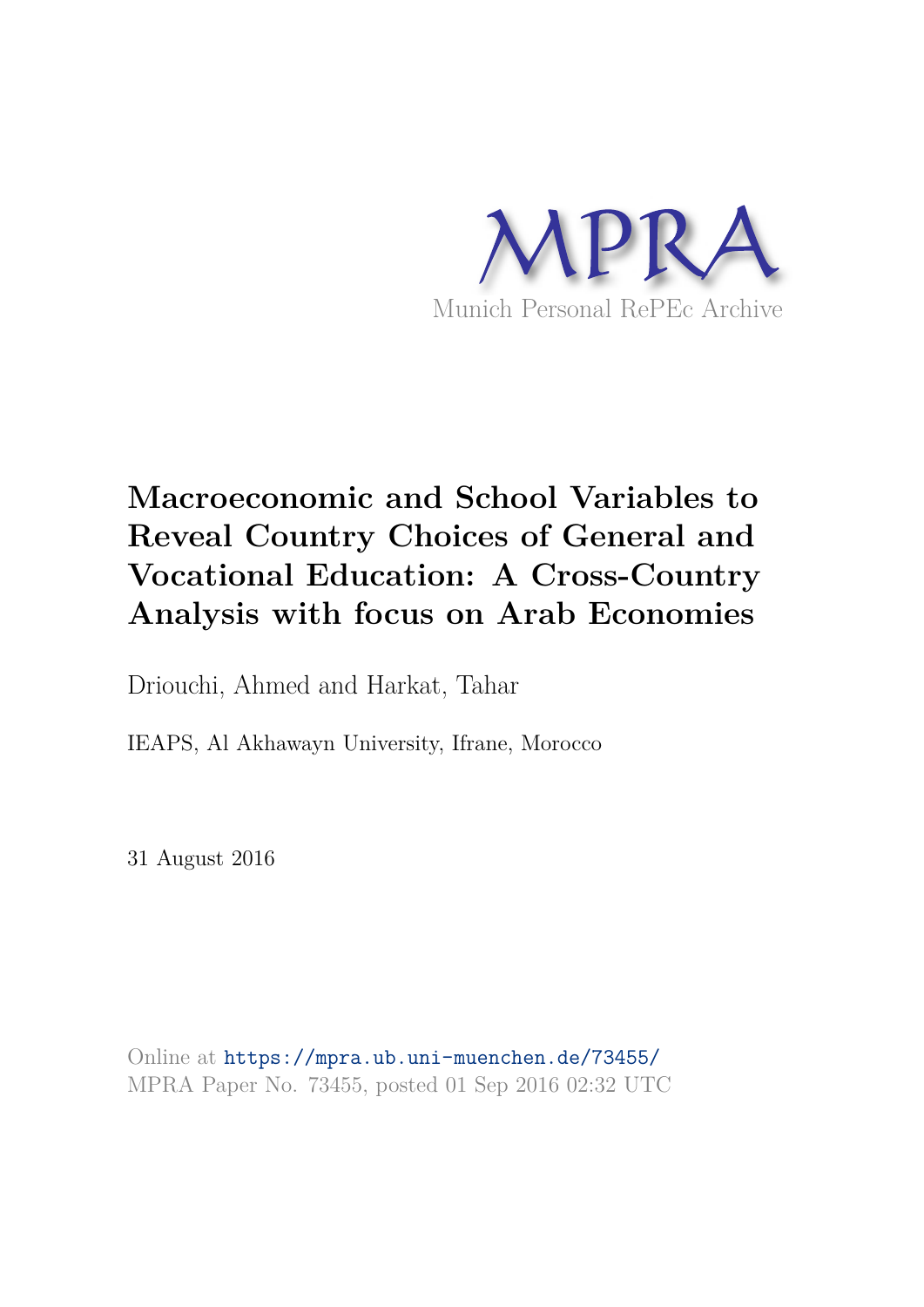# **Macroeconomic and School Variables to Reveal Country Choices of General and Vocational Education: A Cross-Country Analysis with focus on Arab Economies**

By:

Ahmed Driouchi & Tahar Harkat, IEAPS, Al Akhawayn University, Ifrane, Morocco

Copyright note: I certify that I have the right to deposit the contribution with MPRA

#### **Abstract**

This research focuses on the analysis of the determinants of general and vocational educational choices in Arab economies with comparisons to other regions of the world. The selected framework considers educational choices as influenced by macroeconomic and education variables. The empirical investigation is based on regression analysis as inspired by the above model. Time series analysis is also used for Arab countries. The results indicate that education in the groups of countries analyzed is generally driven by unemployment, economic growth and the schooling results. Arab countries do show that vocational educational accounts for the schooling performance, only. Comparisons with other groups indicate that Arab countries need to strengthen the links between general and professional education as this allows for a more balanced educational and employment systems, not accounting only for the performance of general education.

**JEL:** I25, J68, M51

**Keywords:** Vocational education, Arab world, Comparisons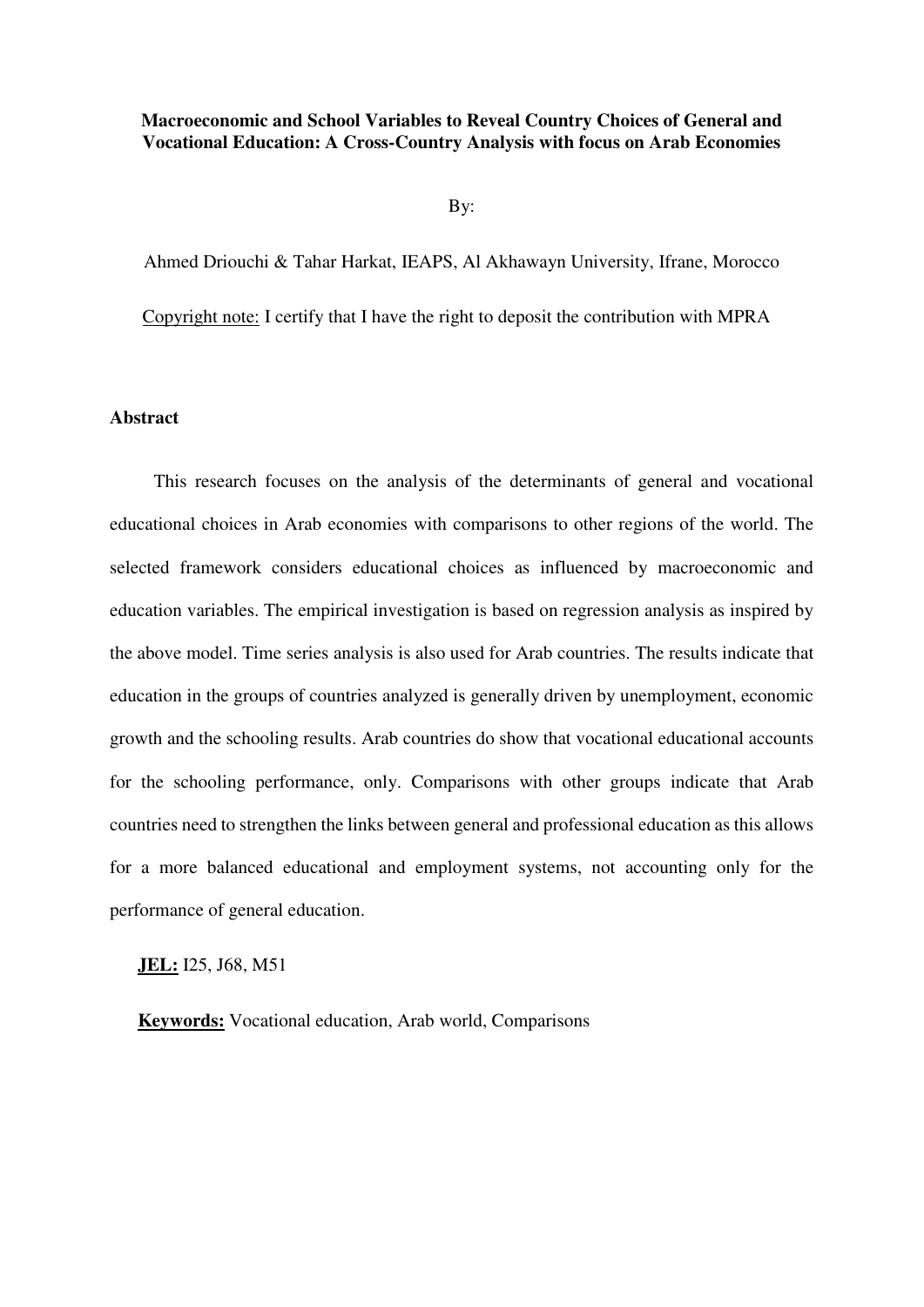#### **I. Introduction**

Skill updating, recovery and acquisition require continuous upgrading of skills as implied by the shortage in abilities (Manpower, 2009, 2010, 2011, 2012, 2013, 2014 and 2015) in relation to the forward looking job markets and the progress of the knowledge economy. The educational processes and especially the offers of training need to be adjusted to these changes (Mackinsey Global Institute, 2012) through the offers of general and vocational education. Regional and national reports do refer to similar shortages as shown under the skill and job monitoring system of Europe (Cedefop, 2012). The European Training Foundation (ETF) is also an EU agency that accounts for transition and developing countries to promote the potential of their human capital with the reform of education, training and labor market systems (ETF, 2014 and 2015).

In the sense of the present research, the transmission and valuation of knowledge and skills are considered as the major corner stones for the acquisition of abilities and their transformation in job acquisition or/and enterprise creation. The new policies for training are likely to satisfy over shorter runs, the needs of the youngest segments of the population and also those of potential employers. The new directions of policies are consistent with the requirements of job creation and thus development of employment but also the promotion of abilities as enterprises suffer today from shortages of skills.

Training is thus the major channel assumed to ensure the promotion of abilities with their valuation for the benefit of the individual and society. But, the necessary training needs to be using up to date knowledge and know-how besides ensuring aptitudes for long life learning as individuals and groups are faced with possibilities of changing jobs. Such training is required to be efficient with a duration that adjusts to both the needs of job seekers and potential employers.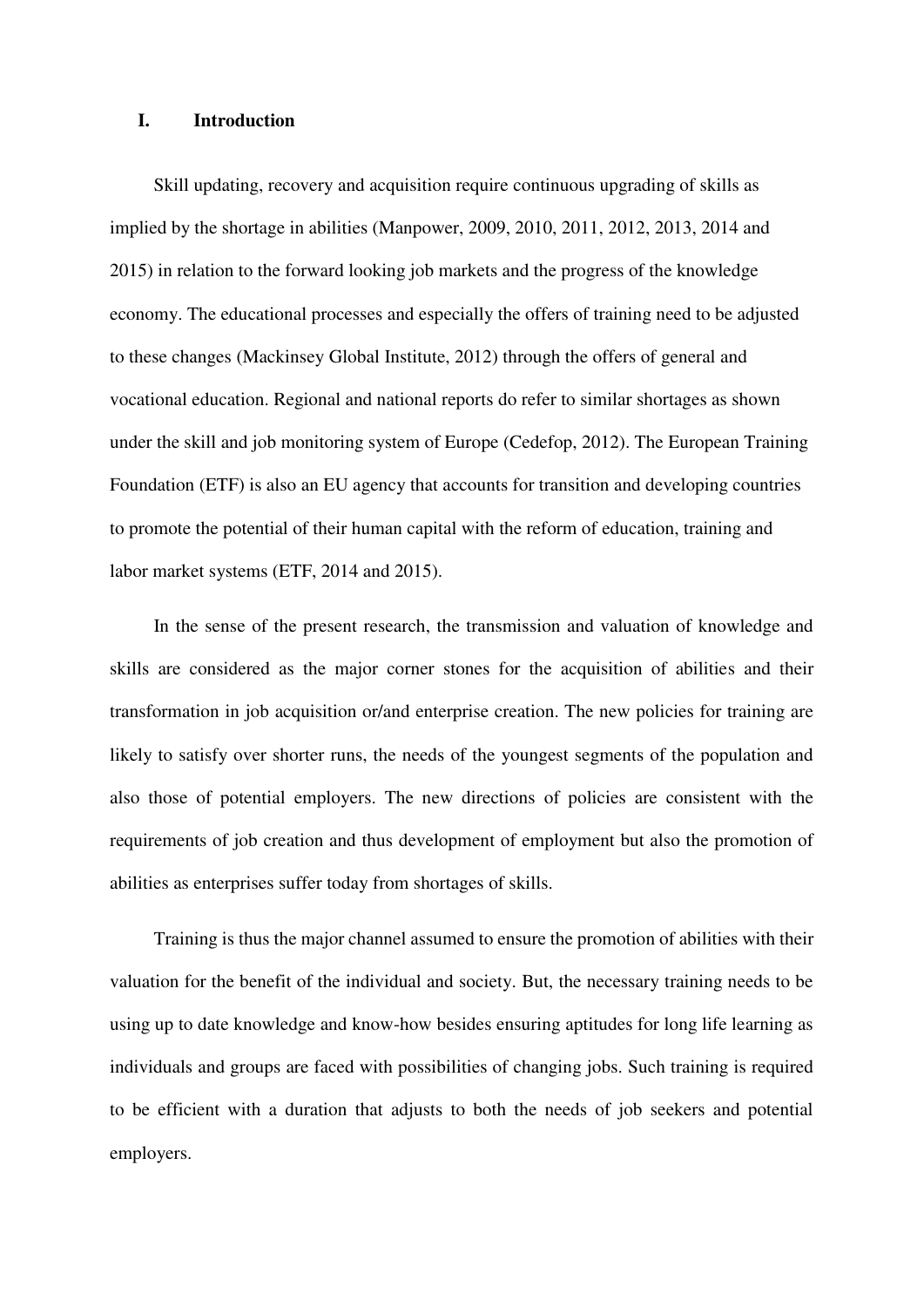Different reports and strategies have been developed during the previous few years, for the medium and long terms to reduce unemployment and to ensure flows of competencies in the labor markets. The ETF (2014) has already addressed the major issues prevailing in labor markets in Jordan, Algeria, Egypt, Saudi-Arabia and Tunisia. The new Moroccan employment plan has already included skill upgrading and skill recovery prior to employment. But major issues are still characterizing the new on-going employment policies. They concern the duration of trainings, the provision by a publically dominating organizations, the limited roles of private offerings, the absence of linkages with research and development and the quasi-absence of creation of new enterprises for skill upgrading and recovery.

The new system to be suggested need to account for the above concerns with the emphasis placed on all levels of regular educational attainments. It adds desired abilities to each level for non-educated, primary, secondary and tertiary educated individuals. But, the qualitative and quantitative amounts of the additional knowledge provided for each level, is to be based on the state of art but also the requirements of both learners and potential users of skills and abilities.

Among the questions that need clarification, one needs to investigate how the on-going macroeconomic and education policies have been influencing the directions of preferences for general and vocational education. This is the major empirical issue addressed in this research. Is enrollment in vocational and general education linked to economic variables as assessed by the existing macroeconomic aggregates? How these links vary by country groups and how can we characterize the situation of Arab countries? What specific development policies need to be emphasized in the context of Arab countries?

The current paper introduces a literature review on this issue, followed by a theoretical framework and the empirical model applied. The results are then introduced and discussed.

## **II. Literature Review**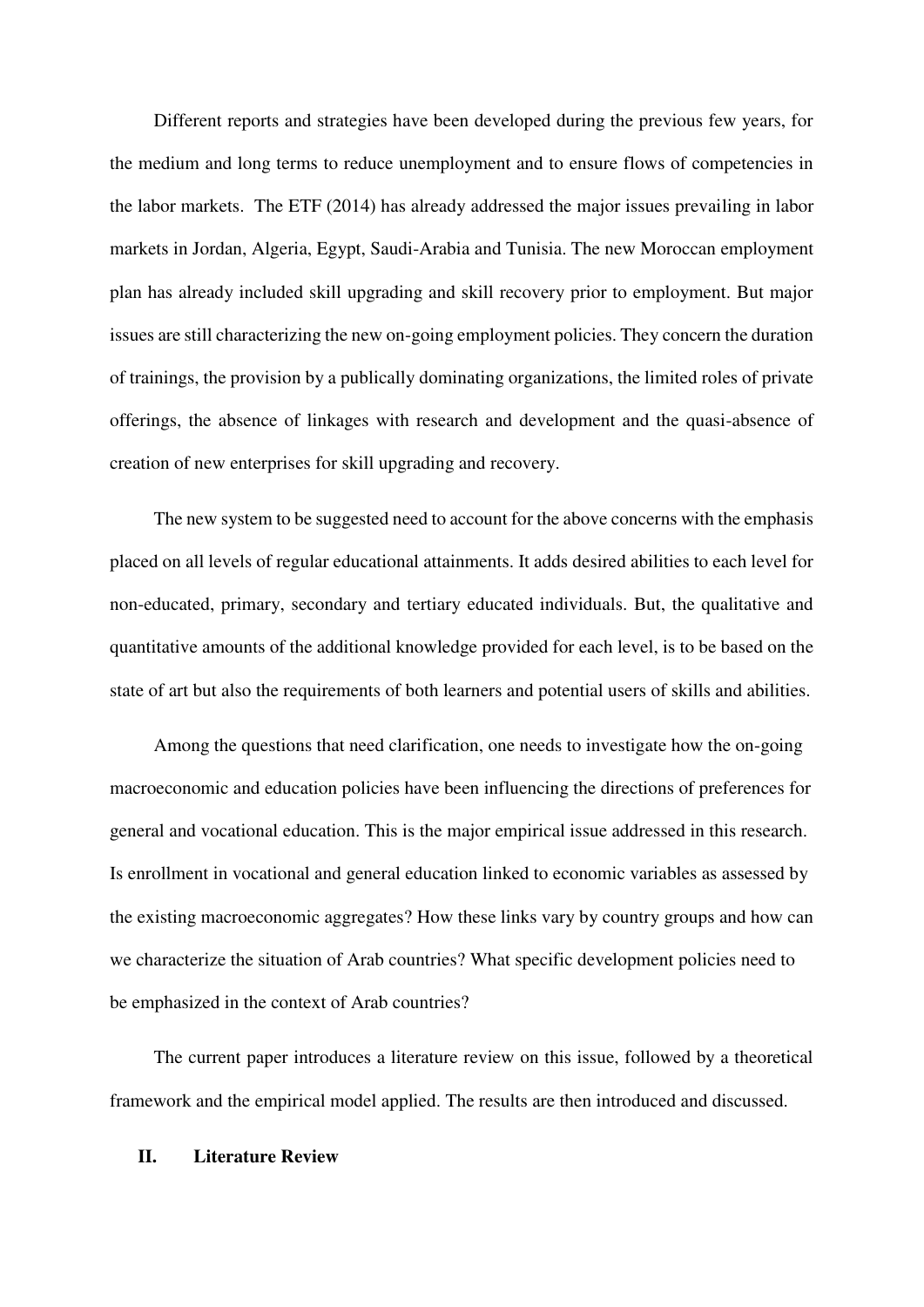Research on earnings and human capital depletion (Arrazola, De Hevia, Risueno and Sanz, 2004 and Ben-Porath, 1967) has been expanding to include skill obsolescence mainly during the active and employment life (Van Loo, De Grip, and De Steur, 2001; de Grip, 2006; de Grip, Bosma, Willems and Boxtel, 2007; and Allen & de Grip, 2012). The speed of skill obsolescence and related empirical results show that the educational level is more susceptible to the obsolescence of skills, and these results suggest improving the existing training programs (Van Loo, 2007). Other studies have addressed analyzes of skill losses in relation to unemployment (OECD, 2015; World Bank, 2006, 2012 and 2014; Driouchi, 2015; Boughzala, 2013; Khalifa, 2013 and 2014; Cedefop, 2012 & Demmou, 2012). Ragui and Krafft (2016) discuss the dynamics of unemployment in Egypt, Jordan and Tunisia. The duration of unemployment is assessed in relation to a promising economic model. Bouoiyour, Dumas, El Merghadi, El Yacoubi and Hanchane (2008) have already looked at the assessment of the vocational training system and impacts on development with focus on Morocco and Tunisia, in the context of FEMISE based research projects. The roles of FEMISE research based suggestions about professional education and its roles in development have been increasingly stressed during these last years. The economies of the South Mediterranean region and mainly those of North Africa have been largely discussed in relation to the strengthening of vocational education (Mediterranean Institute, Circle of Economists and FEMISE, 2015).

Different authors and organizations have been and are still interested in the importance of skill upgrading as this is increasingly imposed by the knowledge economy, globally but mainly for the Arab world (Brock & Moore, 2006; Jovanovic & Rousseau, 2002). WEF (2014) emphasizes that skills are a critical asset for individuals, businesses and societies and that skills are even more pronounced in a dynamic and globalized world. Further analysis in pursued in WEF (2016). The EU Commission (2008) has emphasized the severity of the financial crisis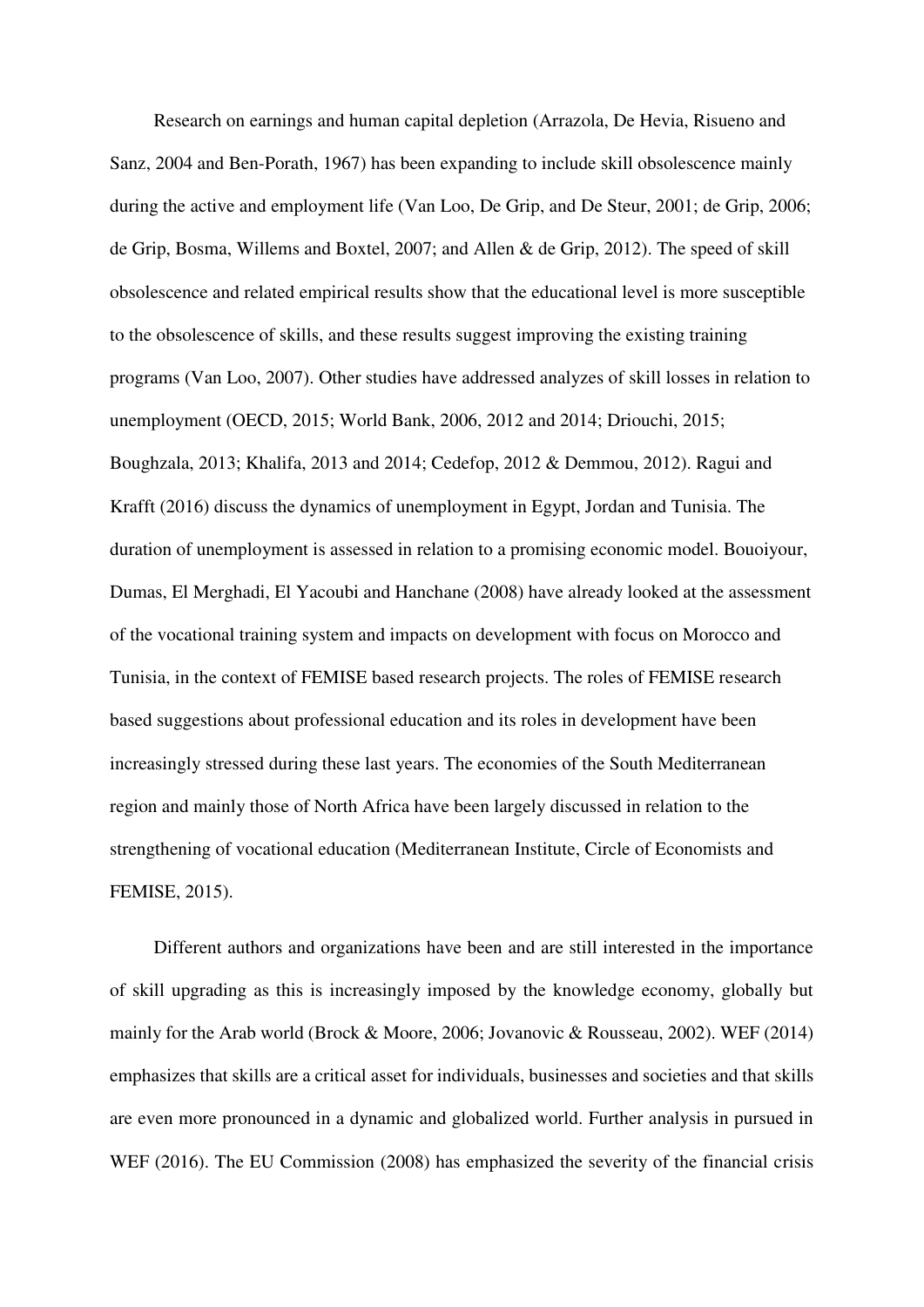that adds to the world's economy. This same report aims at putting Europe on the road to recovery through the enhancement of the human capital and employability by upgrading skills. ETF (2015) provides initiatives that are heavily based on active market programs aimed at addressing inefficiencies in the education and training system and reduce skill mismatch. However, less attention is given to sustainable job creation policies, education and lifelong learning policies. Employment policies that promote better job prospects for young people are still to be elaborated (ETF, 2015). These are accompanied by series of analyzes in eight countries for the period 2013 and 2014 according to this ETF study. AlMunajjed (2012) observes that high economic growth and investment in education have not prevented Gulf Cooperation Council (GCC) from the issue of shortage in abilities in nationals while these countries have high unemployment rates. The British Council (2013) workshop addresses the inter-related issues of the quality of vocational education services, the relevance of education to labor market skills for employment and enterprise status of vocational education and skills training. Schwalje (2013) stresses the necessary moves of Arab countries toward knowledgebased economic development and the transition to more effective skills formation systems. ILO (2008) emphasizes that the major problem identified across the Arab region is that investments in education and training are not yet resulting in satisfactory levels of productive employment. Training of skills upgrading and recovery are needed under active employment policies. Research has found that unemployment and under-employment, places high pressure on young people before accessing the real life and employment. This is observed for young men between the ages of 25 and 29 according to ILO (2008). The 2013 ILO employment report (ILO, 2013a) and the one on Global Youth unemployment Trend (ILO, 2013b) have stressed such needs. These reports indicate that the costs of long-term unemployment continue to rise and undermine the potential growth of Arab economies. The report (ILO, 2013b) describes clearly the difficulties related to jobs and skills. FEMISE (2011) addresses the importance of the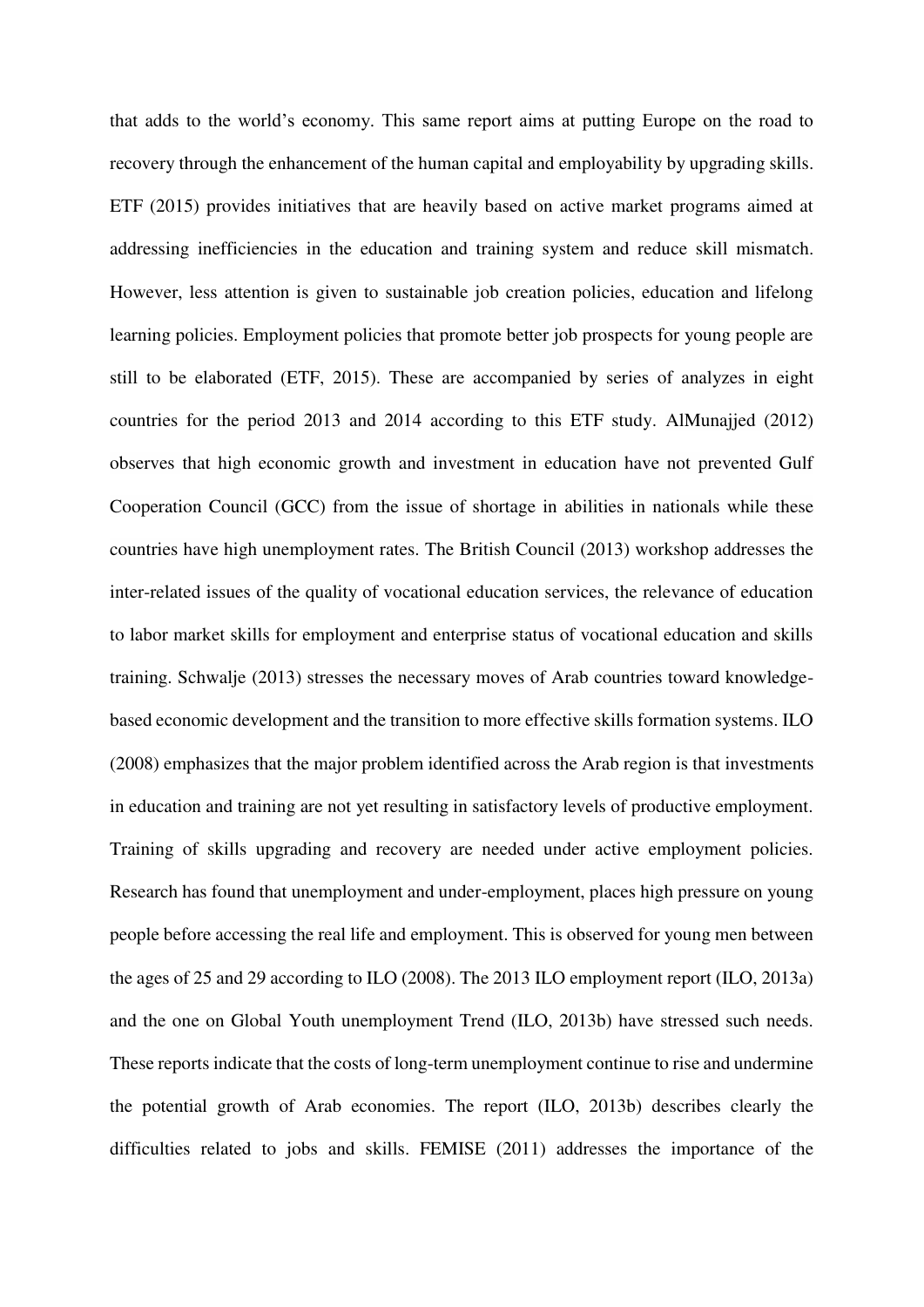development of the skills needed to sustain research and innovation in Arab countries. The research report finds that vocational education plays important roles on both sides of demand and supply for skills and that individual choices are critical to ensure the best learning path. But, further research is still underway with emphasis on skill mismatch and new recommendations to policy making. Recent examples of such research are provided by Gamblin, Hogarth, Murphy, Spreadsbury, Warhust and Winterbotham (2016) and by Baião (2016). But, the most promising theoretical guidance is provided by Hanushek et al. (2013). Calero, Huertas and Bara (2016) is a recent publication dealing with education, age and skills.

In modern knowledge-based economies, research has found that education is a foremost determinant of the employment and economic growth. Further, its impact goes to the extent of affecting the opulence of future generations. For this, policy-makers should not focus their interest on attainment and inputs, but rather on understanding the determinants of the education processes to advance in forthcoming prosperity (Woessmann, 2016).

 performance within two types of education as vocational or general. Findings show positive and significant impact of the vocational education, not limited to, on certain sectors such as the technology sector. A new model that combines the vocational skill formation with higher education is introduced and tested in Austria, Germany, and Switzerland with results showing positive impact on macroeconomic variables for only two countries, but not Germany (Lukas, 2016). Thus, attention should be concentrated on understanding the contribution of each type of education on the macroeconomic as well as the education variables.

The focus is on Arab countries in order to study the determinants in the enrolment in vocational and general education, and the outcomes show the high correlation between these latter variables and wage inequality or differentials. Also, the culture of the Arab countries tends to limit participation in vocational and technical education even though they have large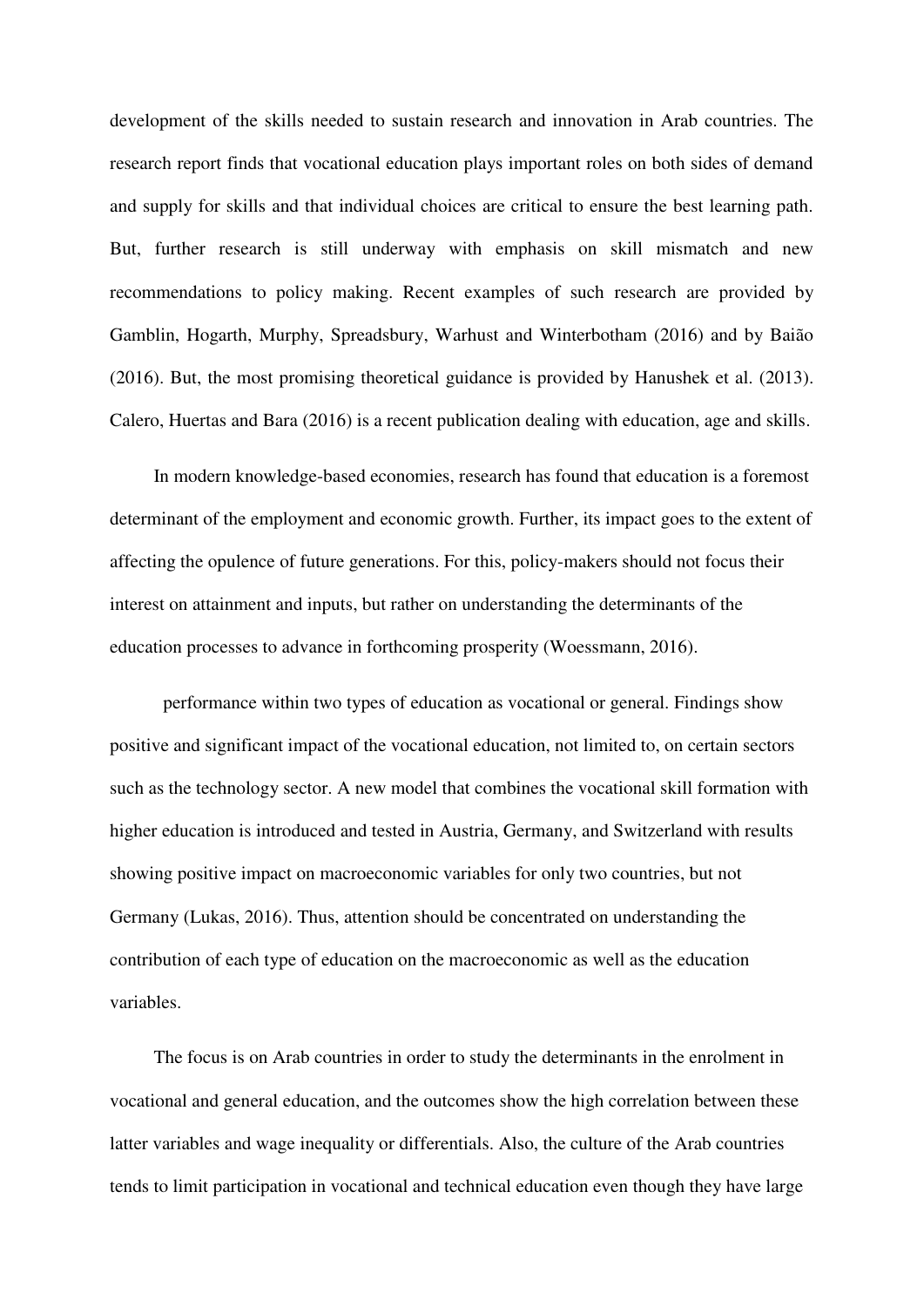capacities to invest in education for development. Statistics about the enrolment in technical and vocational education as a percentage of total enrolment in secondary programs noticed a drop out between the year 1999 and 2011. For instance, Algeria went from a rate of 14.3% to 9.5%, Morocco went from 7% to 6.1%, and Bahrain and Djibouti went from 15.2% to 6.8% and 14.2% to 4.2% respectively (Mona and Fatma, 2008, Abdulghafur and Collins, 1997, UNESCO Regional Bureau, 2014).

Recent studies about vocational and technical education in the Arab countries are also oriented to the understanding of their impact on the development level in both the societal and the individual levels. Even if the rate of return of the general education is on average outperforming the one of vocational education, on a macroeconomic scale, these latter types of education are more beneficial to the economy (Mona and Fatma, 2008).

Within Arab states, a lack of coordination still exists between ministries and skills or training providers. This ranges between the basic education and goes the extent of vocational education and employment services. The gap also exists within policies of the skill integration on different sectors such as trade and technology. Furthermore, the imperfection in balancing between the vocational and general education leads to limited results in terms of creating productive employment, either by enterprises that face the lack in demand of the skills needed to adopt new technologies, or by the youth who face uncertainty in switching from education to decent work (Arab Forum on Development and Employment, 2008, Nour and Mohamed 2013; Nour and Mohamed 2015).

Other determinants of vocational education are explained by income, public funding and public investments in the education sector. This explains the inadequacies among Arab education and their effect on the labor market and the economy in general. In the case of Lebanon, like many of its neighbors, it is facing a growing rate of unemployment, particularly among women and youth. Employers face a serious lack of skills among youth, although the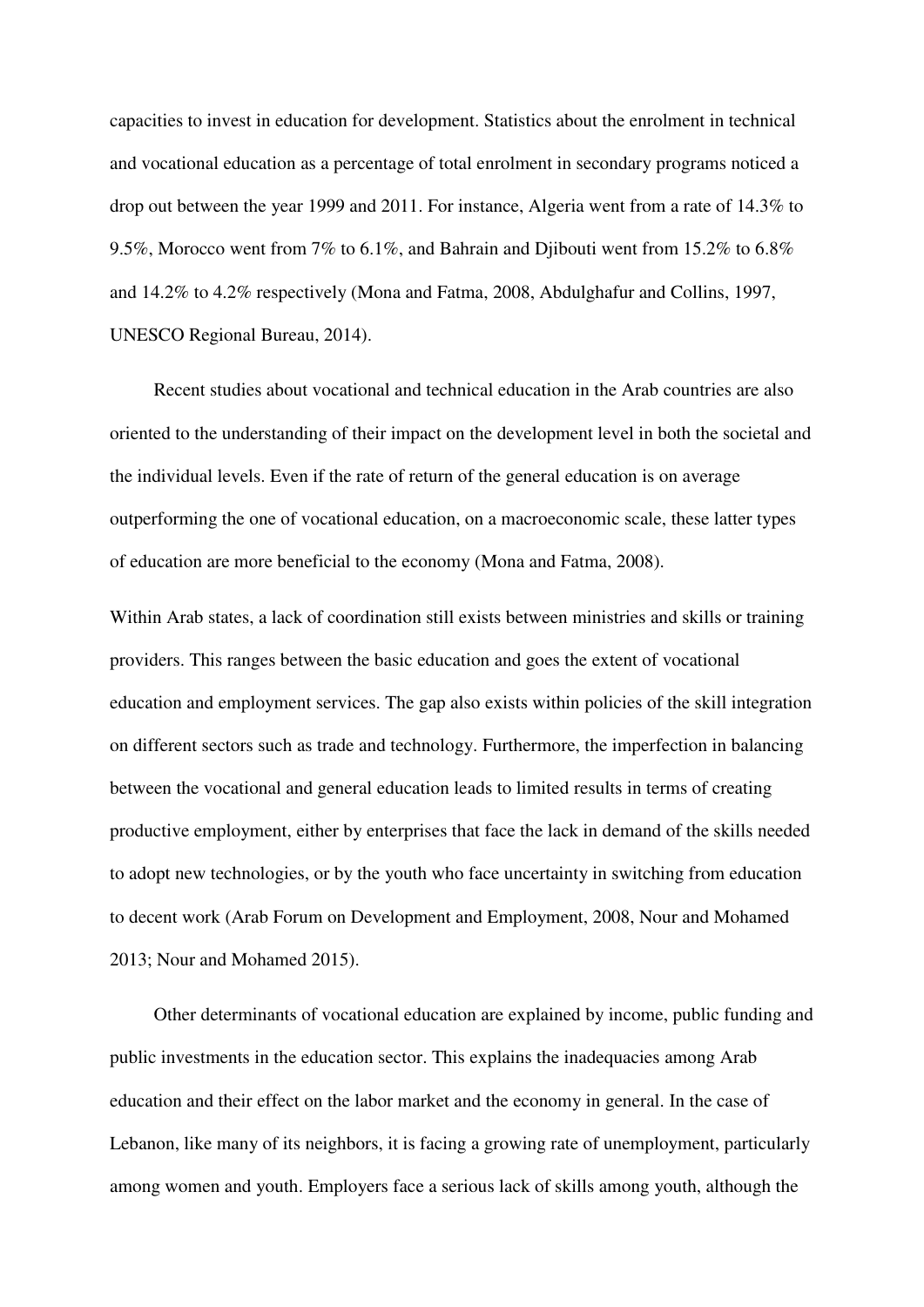country is known for its high level of education. The Lebanese Center for Policy Studies explains this by the failing of education, mostly the vocational one. In other cases, vocational professions are perceived to have inferior working conditions, and hence, people stay away from them. (Saif, 2012 and Hall, 2016 and Busemeyer, Cattane, Wolter, 2011 and AFD, 2014).

Analysis of education policies in the Arab world explains the imperfections in vocational education. This is mainly due to the lack of data availability that limits the computation of indicators for analyzing the impact of different types of education on a macroeconomic level, and shedding light on different sectors attractiveness. This leads to under-employment in some sectors because of the deficiency of suitable human resources, and over-employment in other sectors (UNESCO, 2014 and Masri, 2009).

#### **III. Theoretical framework**

The theoretical framework selected here accounts for both the macroeconomic environment surrounding the education sector and the performance of this latter in relation to the dropout from school. This assumes that favorable macroeconomic conditions as they relate to lower unemployment and favorable economic growth, encourage enrollment in vocational education as this is needed by enterprises. At the opposite unsatisfactory economic conditions lead to lower enrollment under limited enterprise needs for skilled workers. Previous empirical studies distinguish individuals who receive vocational education from those who receive general education as two independent variables. In order to examine the benefits of these two types of education on the economy, a model is developed by Malamud and Pop-Eleches (2008, 2010) to analyze their impact on different macroeconomic variables such as unemployment. The model consists of a regression analysis where unemployment is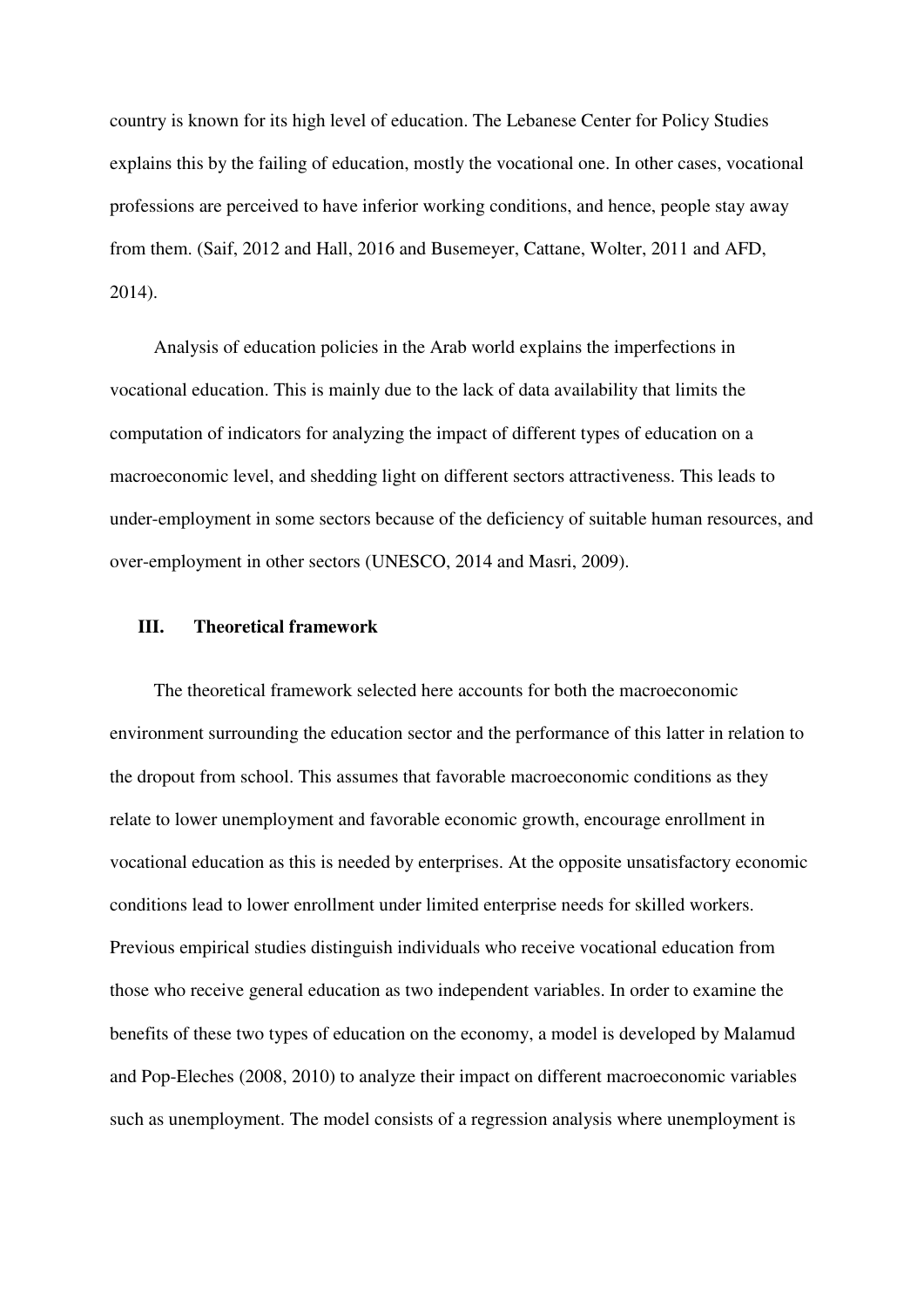the independent variable, while the difference between the benefits of vocational and general education is the explanatory variable.

Another model developed by Caroline (2013, 2016) examines whether enrolment in general education reduces the risk of unemployment. The model uses as well unemployment as an independent variable, while it uses education variables such as the dropout rate and the general education as the dependent variables. This latter variable is a dummy variable. The model is tested on Sweden and findings show the significant and negative impact of the general education on the dropout rate, and show the significant positive correlation between the increase in the rate of general education and the increase in the risk on unemployment.

Hanushek, Schwerdt, Wiederhold, Woessmann (2015) have developed a model for better understanding the mechanisms and causes relating education skills to the labor market outcomes. This model compares cross country differences in skills in order to understand the different impacts for this latter variable on cross country economic prosperity (Caselli, 2004 and Hanushek, Woessmann, 2012).The aim of this study is to analyze the determinants of general and vocational for different group of countries with special focus on Arab economies. For this, an adjusted model that combines most of the one discussed above was developed in order to study the macroeconomic and education variables at once:

$$
Outcome = \beta_i + \beta_i X_1 + \beta_i X_2 + \beta_i X_3 + \beta_i X_4 + \varepsilon_i
$$

Where Outcome is the ratio of vocational to general education,  $X_1$  and  $X_2$  are the macroeconomic variables such as growth in GDP and unemployment respectively, and  $X_3$  and  $X_4$  are the education variables such as children dropout rate and adolescent dropout rate. Regressions are computed for each group of countries i.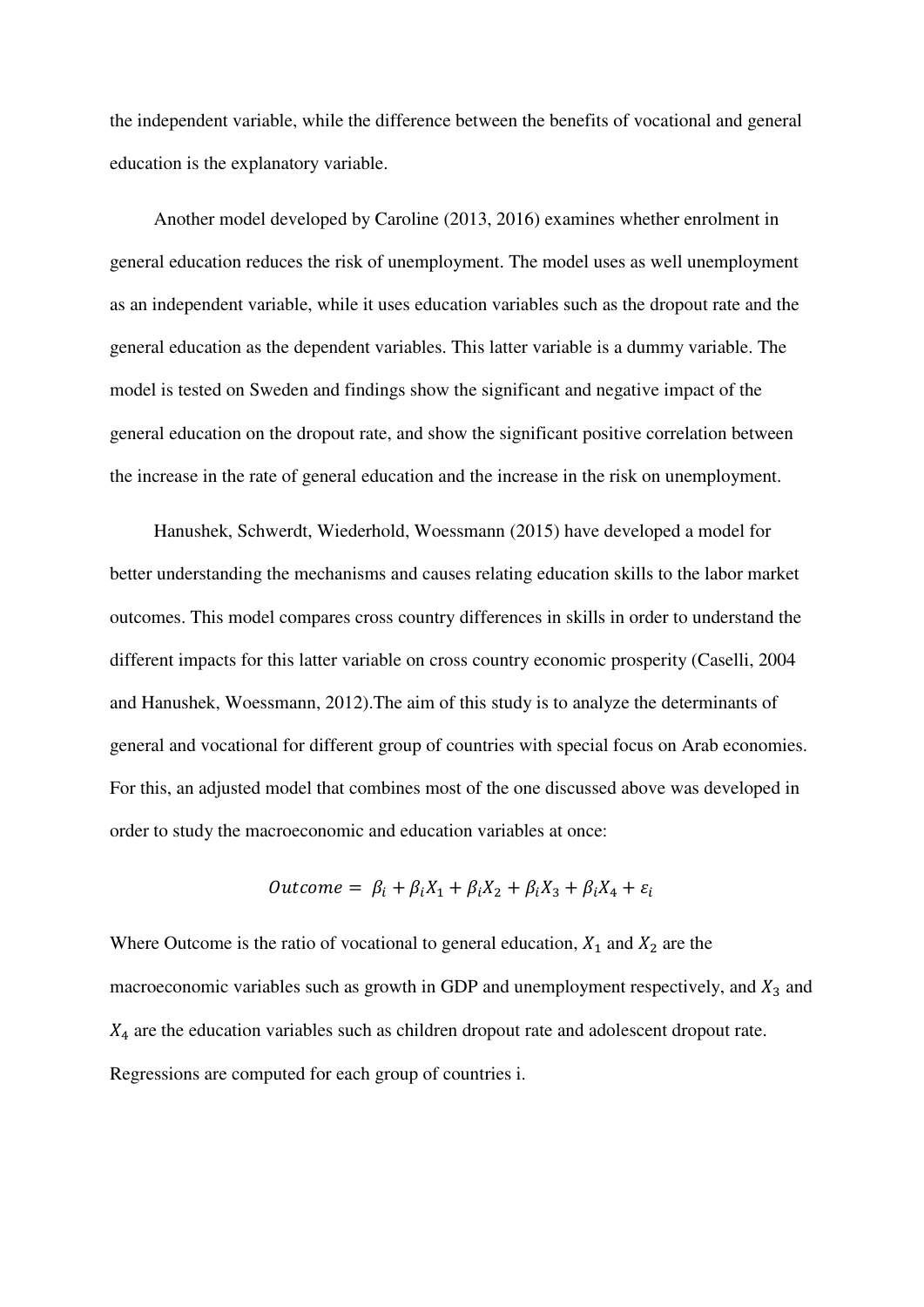### **IV. Empirical Analysis**

The above theoretical framework helps in guiding the empirical investigations related to upgrading and recovery of skills. The countries under study include those Arab economies of North Africa and Middle East for the period 2000-2016.

The main variables used include unemployment rate and the duration of unemployment in addition to the requirements of technological changes as expressed by series of indicators and labor market characteristics. Ragui and Krafft (2016) provide promising grounds for the enrichment of the empirical analysis to be pursued in this research. In addition, the reforms and the targets set in the new labor policies undertaken in some Arab countries are also analyzed to capture the role given to different forms of vocational education. Also, Salehi-Isfahan, D., Belhaj-Hassine, N. and Ragui, A. (2014) in dealing with equality of opportunity in educational achievement in the Middle East and North Africa, provide further research incentives including the use TIMSS (Trends in International Mathematics and Science Study). The use of the scores of this test is not different from those of the PIACC mobilized in Hanushek et al. (2013).

The analysis of vocational and general education has been achieved on a global scale, for specific group of countries, as well as the interaction among them. In order to analyze these two different forms of education, a ratio of vocational to general education is computed, as simply the number of students enrolled in secondary vocational over those enrolled in secondary general.

In the first component of this analysis, regression is pursued with this ratio as the dependent variable, while the explanatory factors are the GDP growth, the unemployment rate, and the dropout rate from schools over years between 2000 and 2014. Data are extracted from the World Bank database for the 246 countries.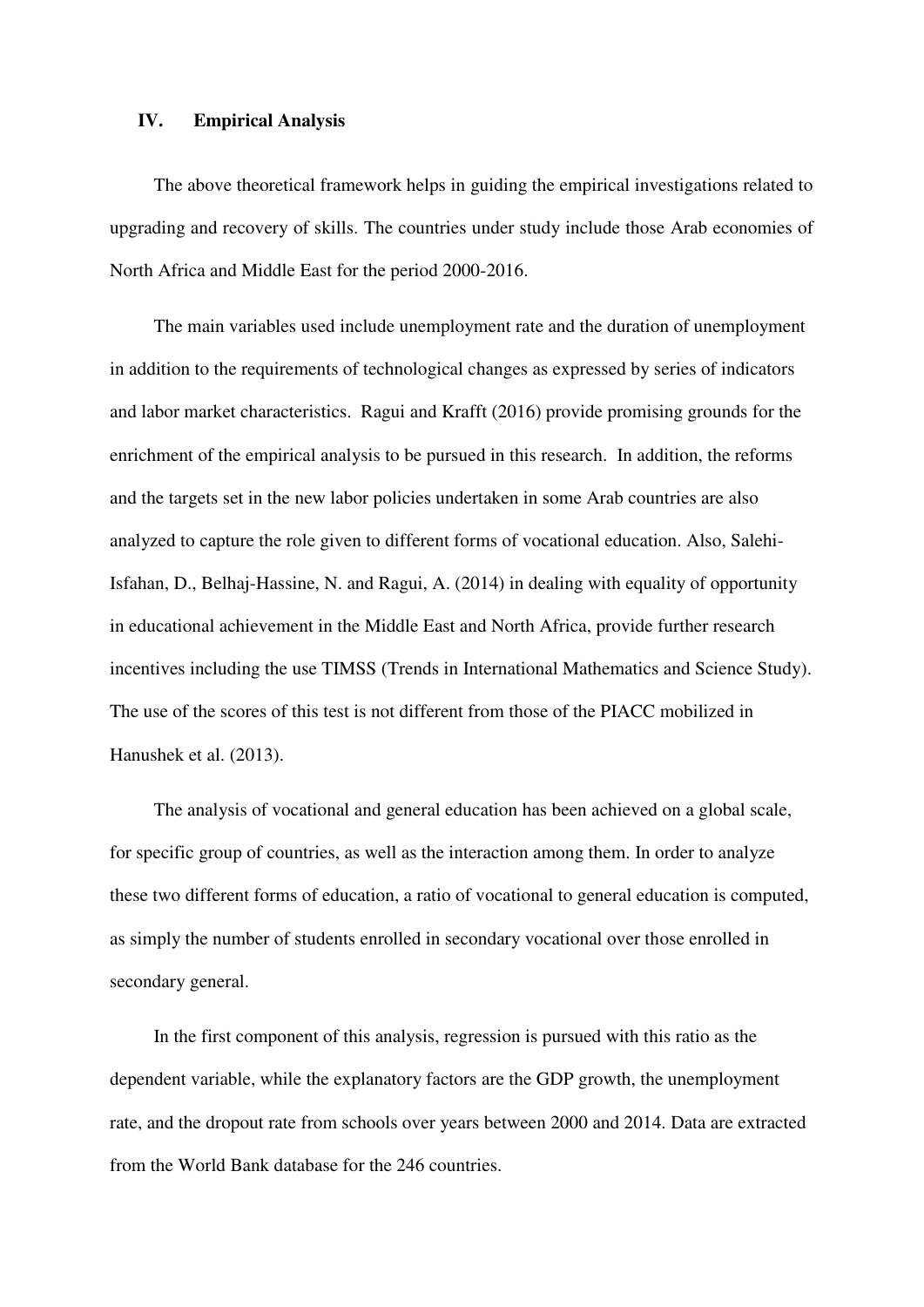The aim from this analysis is to study trends, if significant, of general or vocational on the economic and educational variables perspectives. The results will give more support to the youth labor markets and to reducing unemployment rate within each type of economy (Hanushek, Woessmann, Zhang, 2011).

Regarding the vocational to general education ratio, it is an indicator that explains the portion of students, in terms of percentage, enrolled in the vocational education from the total students enrolled in the general education. The mean percentage of the portion of vocational education is 13.51% from the total general education, while the median is 7.54% within a range between 0.02% and 64.18%. This means that the percentage of the portion of vocational students differ from a group of countries to another, which is high likely to be explained by the type and variety of industries within their economies. For instance, as the percentage of the building, digital, medical as well as other sectors increases, it requires more of vocational training (Langthaler, 2013). The mean of vocational to general education ratio for Arab countries is 0.03, which shows that Arab countries prefer more general education as the percentage of enrolment in vocational education is only 3.22% of the general education. This is also the case of African, Asian, and American countries, with the respective rates of 7.7%, 7.4%, and 16.8%. On the other hand, ECE (Eastern and Central European) countries show a relatively higher mean of 44.89%, which is similar to European countries with 23.21%. This explains that ECE and European countries have a preference for vocational education.

The second component of the empirical analysis is based on time series approach with focus on Arab countries. For these countries, the yearly time difference in drop out from primary school is tested in relation to the enrollment in vocational education. This means that professional education is tested as a policy response to school drop-out according to: (Out of school in year t) = (out of school in year t-1) +  $\beta^*$  (enrollment in vocational education). The response is captured by the β coefficient.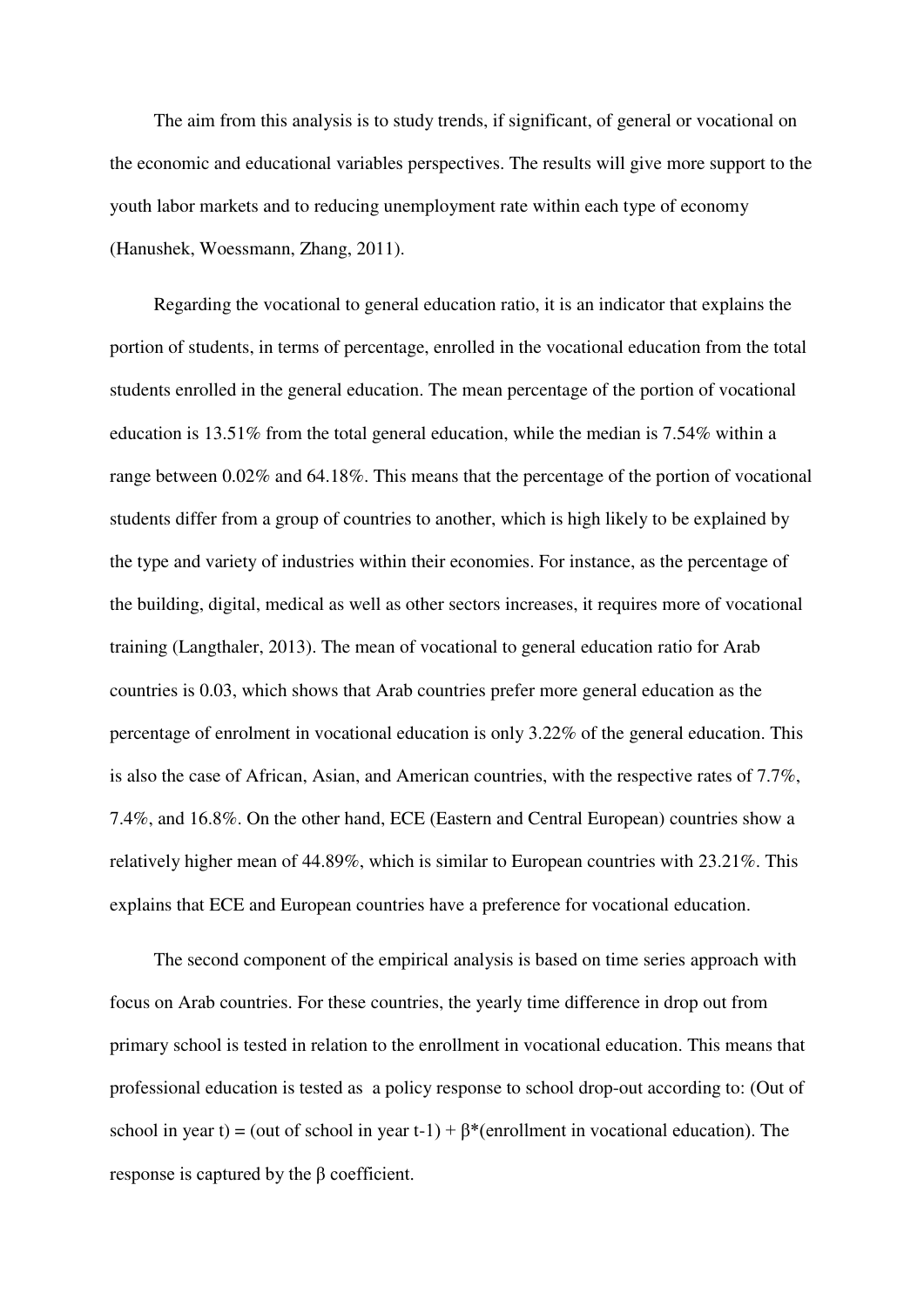#### **V. Results**

The attained results are introduced respectively for regression and time series analyzes.

## **1. Hypotheses related to the mix of vocational and general education in relation to macroeconomic variables**

When analyzing the results by groups of countries, the ratio of vocational to general education appears to be mainly under the effects of macroeconomic variables as in the group of all countries, America, Asia, ECE, Africa and ECE, America and ECE. Arab countries show only the effect of children out of school on vocational enrollment ratio. The increase in out of school leads to higher enrollment. An opposite result is found for Africa and ECE with America and Asia. But, for Africa and ECE, the enrollment ratio is also under the effects of unemployment (negative) and economic growth (negative) in addition to children out of school (negative). Table 1 shows the summary of the regressions results of all group of countries as it showcases the regressions results of the comparison between groups.

Concerning Arab countries, only the children out of school variable affects the model but with a low coefficient that accounts for 0.001. This means that each one percent increase in this significant explanatory variable increases the vocational to general ratio by 0.001, or 0.1% increase in the total portion of secondary student enrolled in vocational education from the total general education.

Regarding Asia, both unemployment and GDP growth significantly affect the ratio positively, with the coefficients 0.566 and 0.453 respectively. This concludes that Asia macroeconomic variables are enhanced by the vocational education.

For America, unemployment and GDP growth both significantly affect the vocational to general ratio. On the first hand, unemployment is negatively affected by the vocational ratio, which is the opposite of the GDP growth.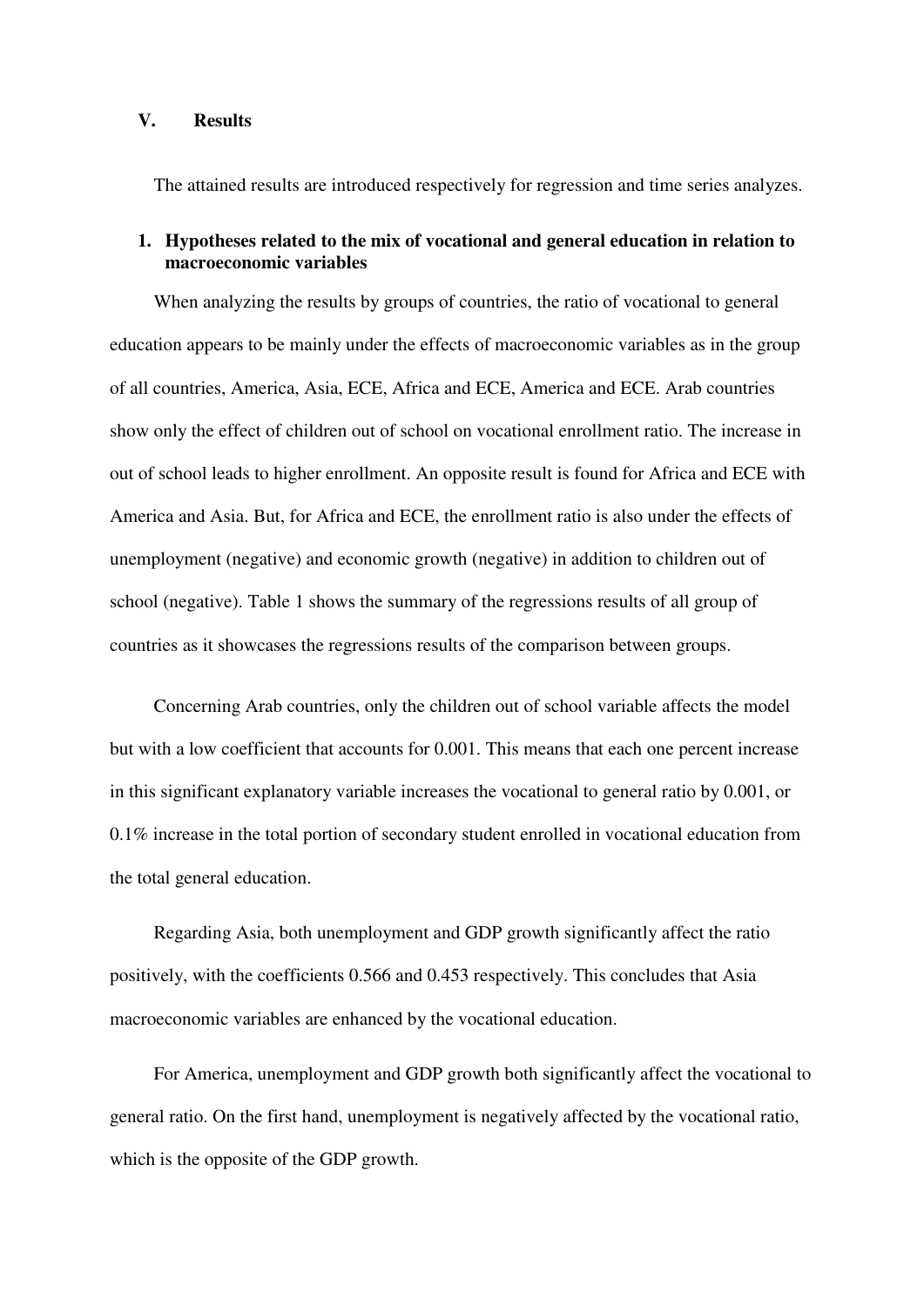European and ECE countries have significant positive coefficients of the unemployment variable. Further, ECE countries vocational to general ratio positively affect itself, while it negatively affect by the GDP growth. More results are shown in table 1.

| Group of<br>Countries   | R <sup>2</sup> | Observations   | Intercept<br>of Ratio | Unemployment           | <b>GDP</b><br>growth    | Children<br>out of<br>school | Adolescent<br>out of<br>school |
|-------------------------|----------------|----------------|-----------------------|------------------------|-------------------------|------------------------------|--------------------------------|
| America                 | 0.955          | $\overline{4}$ | <b>NS</b>             | $-0.835$<br>$(-3.745)$ | 0.598<br>(2.658)        | <b>NS</b>                    | <b>NS</b>                      |
| Asia                    | 0.395          | 16             | <b>NS</b>             | 0.566<br>(2.635)       | 0.453<br>(2.11)         | <b>NS</b>                    | <b>NS</b>                      |
| Arab                    | 0.896          | $\overline{4}$ | <b>NS</b>             | <b>NS</b>              | <b>NS</b>               | 0.001<br>(4.024)             | <b>NS</b>                      |
| <b>ECE</b>              | 0.802          | 3              | 0.304<br>(15.378)     | 0.016<br>(17.468)      | $-0.127$<br>$(-32.493)$ | <b>NS</b>                    | <b>NS</b>                      |
| Europe                  | 0.443          | 8              | <b>NS</b>             | 0.646<br>(2.106)       | <b>NS</b>               | <b>NS</b>                    | <b>NS</b>                      |
| All                     | 0.901          | 14             | 0.176<br>(2.716)      | <b>NS</b>              | $-0.017$<br>$(-2.04)$   | <b>NS</b>                    | <b>NS</b>                      |
| Africa &<br>Arab        | 0.233          | 23             | <b>NS</b>             | <b>NS</b>              | 0.013<br>(2.217)        | <b>NS</b>                    | <b>NS</b>                      |
| Africa &<br><b>ECE</b>  | 0.942          | 6              | 0.915<br>(5.594)      | $-0.013$<br>$(-3.093)$ | $-0.053$<br>$(-4.871)$  | $-0.015$<br>$(-5.042)$       | <b>NS</b>                      |
| Africa &<br>Europe      | 0.235          | 30             | 0.205<br>(3.594)      | <b>NS</b>              | $-0.023$<br>$(-2.754)$  | <b>NS</b>                    | <b>NS</b>                      |
| America &<br>Asia       | 0.494          | 10             | 0.178<br>$(-2.472)$   | <b>NS</b>              | <b>NS</b>               | $-0.004$<br>$(-2.472)$       | <b>NS</b>                      |
| America &<br>Arab       | 0.461          | 11             | 0.213<br>(2.387)      | $-0.023$<br>$(-2.522)$ | <b>NS</b>               | <b>NS</b>                    | <b>NS</b>                      |
| America &<br><b>ECE</b> | 0.568          | 11             | 0.385<br>(2.908)      | 0.027<br>(2.310)       | $-0.037$<br>$(-2.036)$  | <b>NS</b>                    | <b>NS</b>                      |
| America &<br>Europe     | 0.581          | 11             | <b>NS</b>             | <b>NS</b>              | 0.028<br>(2.561)        | <b>NS</b>                    | <b>NS</b>                      |
| Asia &<br>Arab          | 0.49           | 17             | <b>NS</b>             | 0.006<br>(2.369)       | <b>NS</b>               | <b>NS</b>                    | <b>NS</b>                      |
| Asia &<br><b>ECE</b>    | 0.47           | 21             | <b>NS</b>             | 0.021<br>(4.004)       | <b>NS</b>               | <b>NS</b>                    | <b>NS</b>                      |
| Asia &<br>Europe        | 0.414          | 23             | <b>NS</b>             | $-0.007$<br>$(-2.074)$ | <b>NS</b>               | <b>NS</b>                    | <b>NS</b>                      |
| Arab $\&$<br>ECE        | 0.278          | 22             | 0.254<br>(4.793)      | <b>NS</b>              | $-0.027$<br>$(-2.721)$  | <b>NS</b>                    | <b>NS</b>                      |

Table 1: Regression of the ratio vocational to general education on the macroeconomic and the education variables results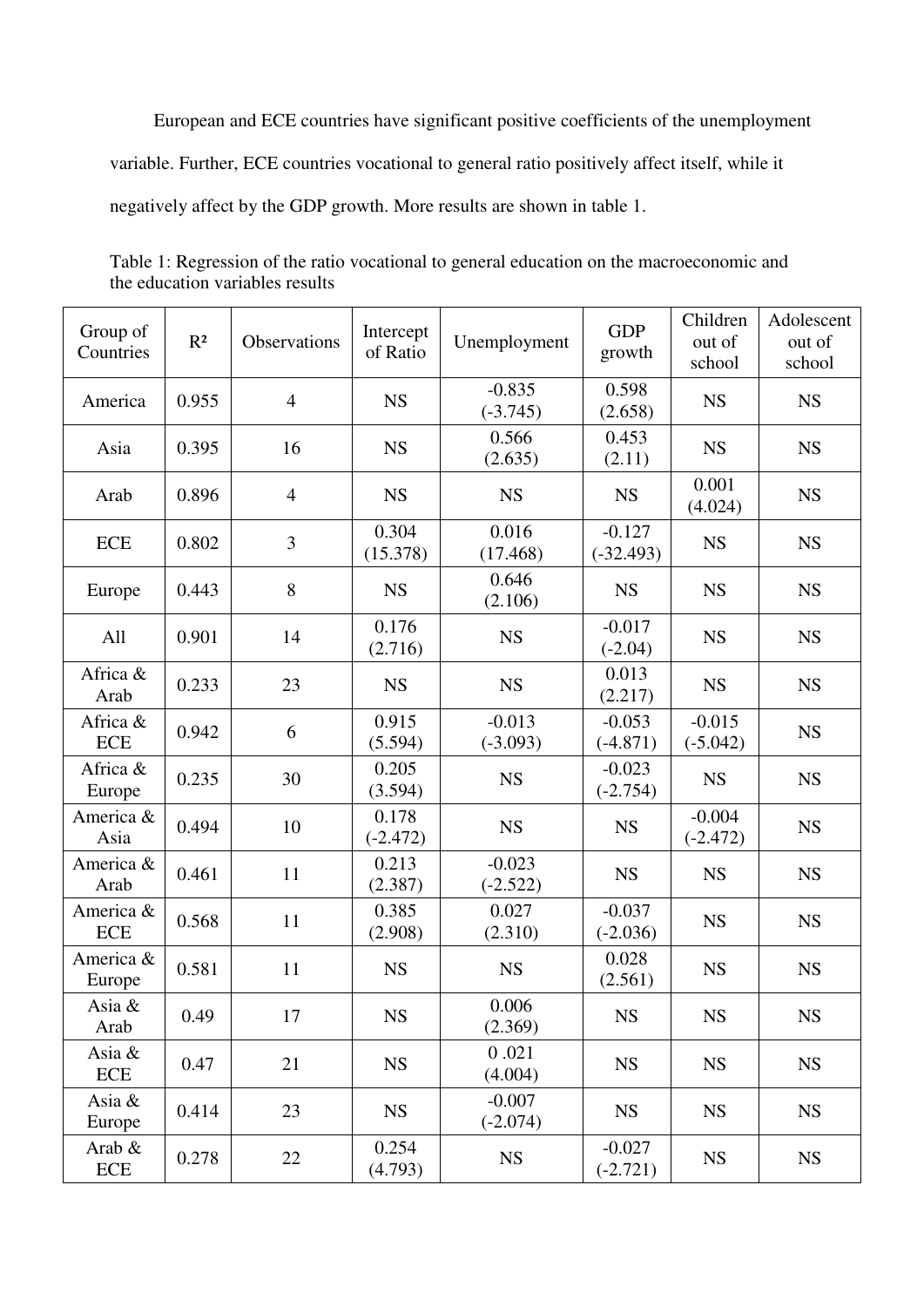| Arab &<br>Europe | 0.441 | 20 | 0.186<br>(2.887) | NS               | $-0.032$<br>$(-3.414)$ | $_{\rm NS}$ | $_{\rm NS}$            |
|------------------|-------|----|------------------|------------------|------------------------|-------------|------------------------|
| ECE &<br>Europe  | 0.995 |    | 0.133<br>(2.892) | 0.014<br>(2.881) | $-0.022$<br>$(-4.963)$ | NS          | $-0.006$<br>$(-2.172)$ |

t-stat is given between parentheses under each estimated coefficient

When comparing the above models, using the F-statistics, only the pairs of Africa and Africa/ECE, America and Africa/America, Arab and Arab/America, Asia and all, All and Arab countries besides all and Asia, appear to be statistically significantly different. But; Arab countries appear to be different also from Europe and America. F-statistics was computed in order to compare if there is any significant different between groups of countries. According to table 2, results show that American, Arab, and Asian countries have significant differences with all other countries. This implies that the macroeconomic and education variables that are significant in these latter countries models are different from the rest of the countries. Further details are included in table 2.

| Comparison          | Group of<br>countries | $F-$<br>statistic | Significant/<br>Non<br>Significant | $F-$<br>critical<br>at<br>$\alpha = 0.05$ |
|---------------------|-----------------------|-------------------|------------------------------------|-------------------------------------------|
| Africa &<br>America | Africa                | 2.223             | <b>NS</b>                          | 2.41                                      |
| All                 | America               | 2.000             | <b>NS</b>                          | 3.11                                      |
| America &<br>Arab   | America               | 13.280            | S                                  | 3.11                                      |
| All                 | Asia                  | 3.500             | S                                  | 2.48                                      |
| Africa &<br>Asia    | Asia                  | 1.027             | <b>NS</b>                          | 2.11                                      |
| All                 | Arab                  | 12.000            | S                                  | 2.67                                      |
| Arab $\&$<br>Europe | Arab                  | 105.556           | S                                  | 2.45                                      |
| America &<br>Arab   | Arab                  | 74.667            | S                                  | 2.7                                       |
| Asia & ECE          | <b>ECE</b>            | 0.673             | <b>NS</b>                          | 3.41                                      |
| Africa &<br>Europe  | Europe                | 1.243             | <b>NS</b>                          | 2.69                                      |

Table 2: F-statistics table of some comparisons between groups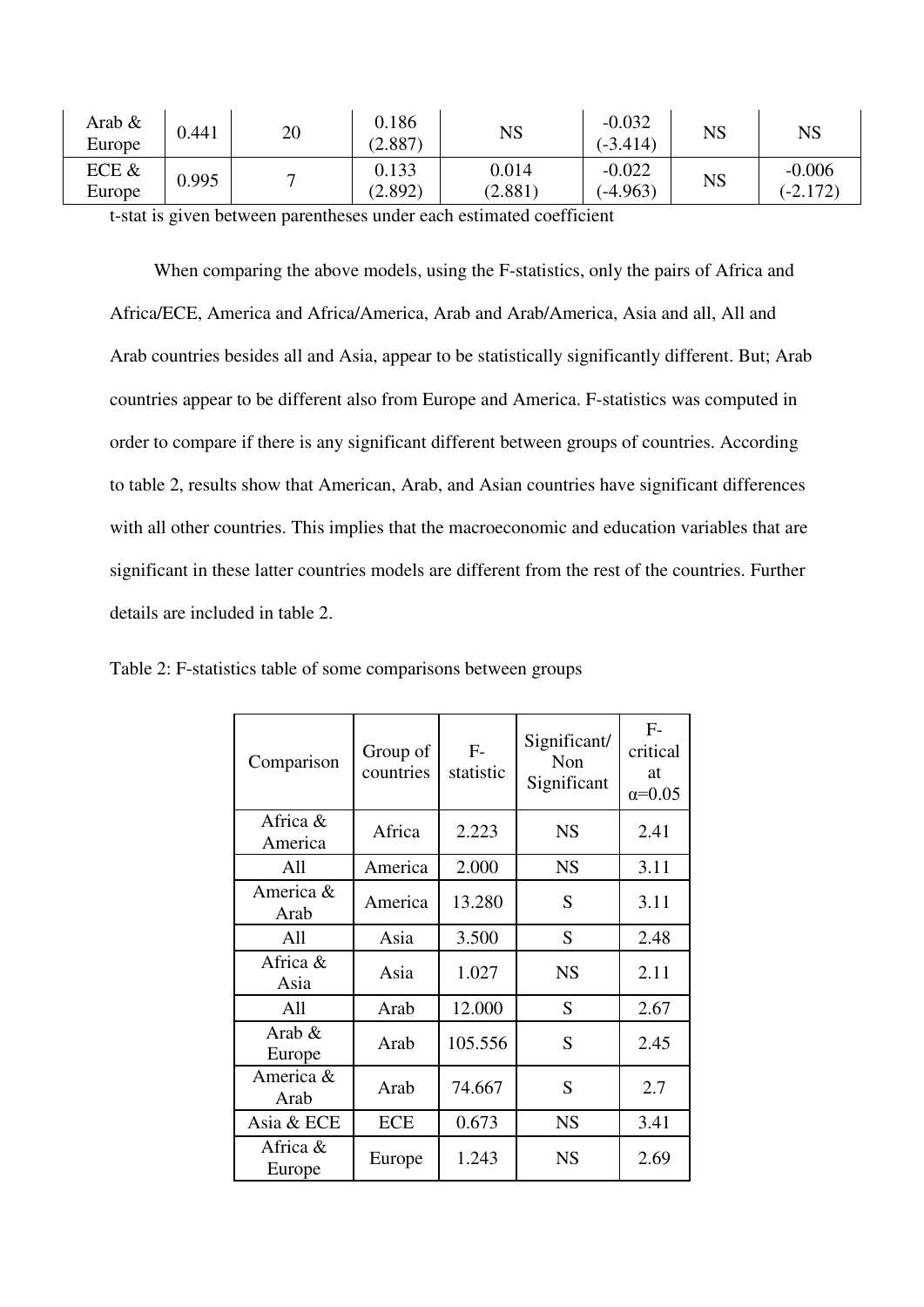| Arab & | Europe | 1.265 | NS | O <sub>7</sub><br>۵.٥ |
|--------|--------|-------|----|-----------------------|
| Europe |        |       |    |                       |

# **2. Hypothesis related to school drop-out and vocational education/General education in Arab Countries**

Under this hypothesis, failure to pursue for primary and secondary education is assumed to lead to drop-out from primary and from secondary education levels. Vocational education is then targeted by those that need to learn about professional skills.

The outcomes of this analysis show that each Arab country as in table 3, is exhibiting a time series pattern that relates vocational education enrollment to the yearly first difference in school drop-out meaning that over these years, each Arab country has been manly responding to yearly changes in the general school performance. This is shown even under a limited number of observations to the point that no estimates are found for Qatar and Saudi Arabia. But the coefficients for the other countries are too low but statistically significant indicating that only a small proportion of those that leave general education join professional training.

Table 3: Outcomes of time series analysis for Arab countries, Method: Time Series Estimation

| Country                        | Observation    | Coefficient | t-statistic | Durbin-Watson stat |
|--------------------------------|----------------|-------------|-------------|--------------------|
| Algeria                        | 13             | 3.47E-06    | 14.285      | 1.756              |
| Tunisia                        | 12             | 1.34E-05    | 8.990       | 1.829              |
| Qatar                          | $\overline{2}$ | 0.003       | n/a         | 1.986              |
| <b>United Arab</b><br>Emirates | $\overline{4}$ | 0.000       | 62.148      | 2.203              |
| Morocco                        | 15             | 2.69E-05    | 33.761      | 1.824              |
| Mauritania                     | $\overline{4}$ | 0.000       | 0.000       | 1.944              |
| Lebanon                        | 12             | 0.000       | 4.996       | 2.178              |
| Saudi Arabia                   | 3              | 0.000       | n/a         | n/a                |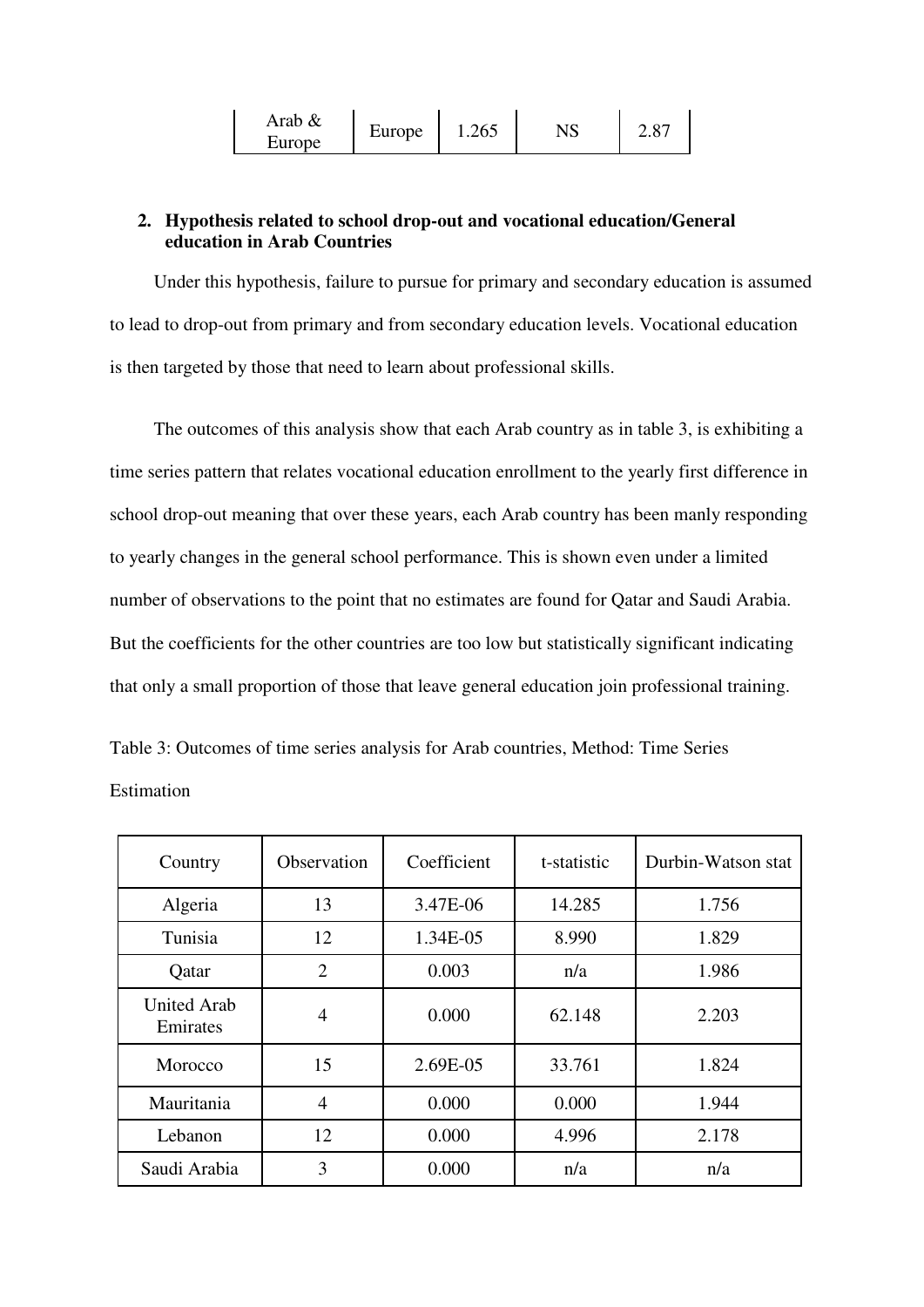| !gvnt<br>-<br>ັ້ |  | 7.05E-06 | $\Omega$<br><br>$\overline{\phantom{a}}$<br>-<br><u>J.VI</u> | $2.00^\circ$<br>2.002 |
|------------------|--|----------|--------------------------------------------------------------|-----------------------|
|------------------|--|----------|--------------------------------------------------------------|-----------------------|

These results are also tested with the simple use of Ordinary Least Squares applied to per country time series data with the following outcomes attained

Table 4 : Regression results of enrolment in vocational education and the dropout rate, Method: OLS estimation

| Country                        | <b>Observations</b> | R-square | Constant                   | Coefficient            |
|--------------------------------|---------------------|----------|----------------------------|------------------------|
| Algeria                        | 11                  | 0.011    | -48601.919<br>$(-1.346)$   | 0.054<br>(0.333)       |
| Tunisia                        | 11                  | 0.051    | $-15930.020$<br>$(-1.064)$ | 0.158<br>(0.736)       |
| <b>United Arab</b><br>Emirates | 3                   | 0.656    | 12306.576<br>(1.660)       | 12.564<br>(11.952)     |
| Morocco                        | 13                  | 0.519    | -437902.785<br>$(-4.366)$  | 11.169<br>(3.600)      |
| Lebanon                        | 10                  | 0.121    | 20742.972<br>(1.386)       | $-1.718$<br>$(-1.114)$ |
| Egypt                          | 3                   | 0.97     | 293134.526<br>(5, 454)     | 2.707<br>(8.102)       |

The results show that Morocco, Egypt and the United Arab Emirates appear to be clearly following the model based on relating changes in drop-out to vocational enrollment. The related coefficients are higher for the United Arab Emirates and Morocco. The coefficient for Egypt is relatively lower.

# **VI. Discussion and Conclusion**

As shown from the above results, the enrollment ratio for Arab countries as a group appears to be mainly driven by the dropout from school. Per country analysis has also confirmed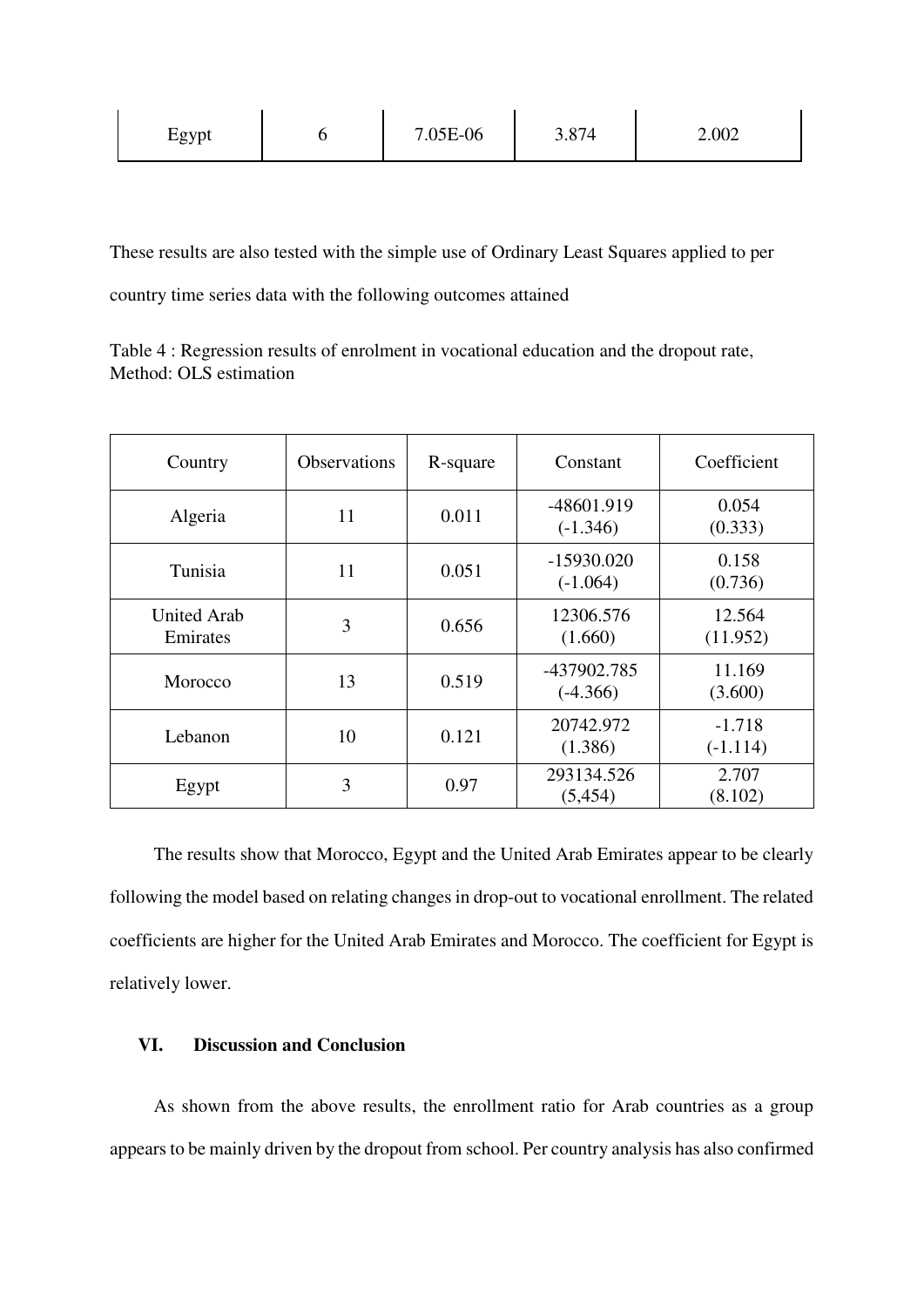this result with a simple process time series driving enrollment in vocational education. But, the enrollment ratio for other countries and groups appear to be most of the time, driven by macroeconomic variables as they relate to the pursued educational and macroeconomic policies. In addition, the regression models for Arab countries appear to be different from those pursued in American and European countries. The overall policy practice seems to be linking the difference of yearly drop out from general education to enrollment in vocational activities.

In opposition to these simple findings, other authors have introduced other variables in the estimations. Afzal et al. (2010) have used time series analysis on Pakistan to investigate short-run and long-run linkages between school education and economic growth. Links between school education and economic growth are found. These results confirm the existence of direct relationship between school education and economic growth. Also Devi and Devi (2014) examine the influence of variables like government spending and number of schools on school enrolment in Pakistan. Data have been collected on student enrolment, government spending and schools for the period 2001 to 2010. The results of study show a positive relationship of numbers of schools and government spending with student enrolment. Previous contributions such as that by Agodini, Uhl and Novak (2004) addressed the issue of enrollment in vocational secondary education. This confirms that further economic research is needed to promote policies for each Arab country to ensure linkages between school dropout, unemployment and economic growth to ensure short and longer term adjustments in schooling and job creation. The new system of vocational education needs to account for the above concerns with emphasis on the levels of educational attainments. It adds desired abilities to each level for non-educated, primary, secondary and tertiary educated individuals. But, the qualitative and quantitative amounts of the additional knowledge provided for each level, is to be based on the state of art but also the requirements of both learners and potential users of skills and abilities.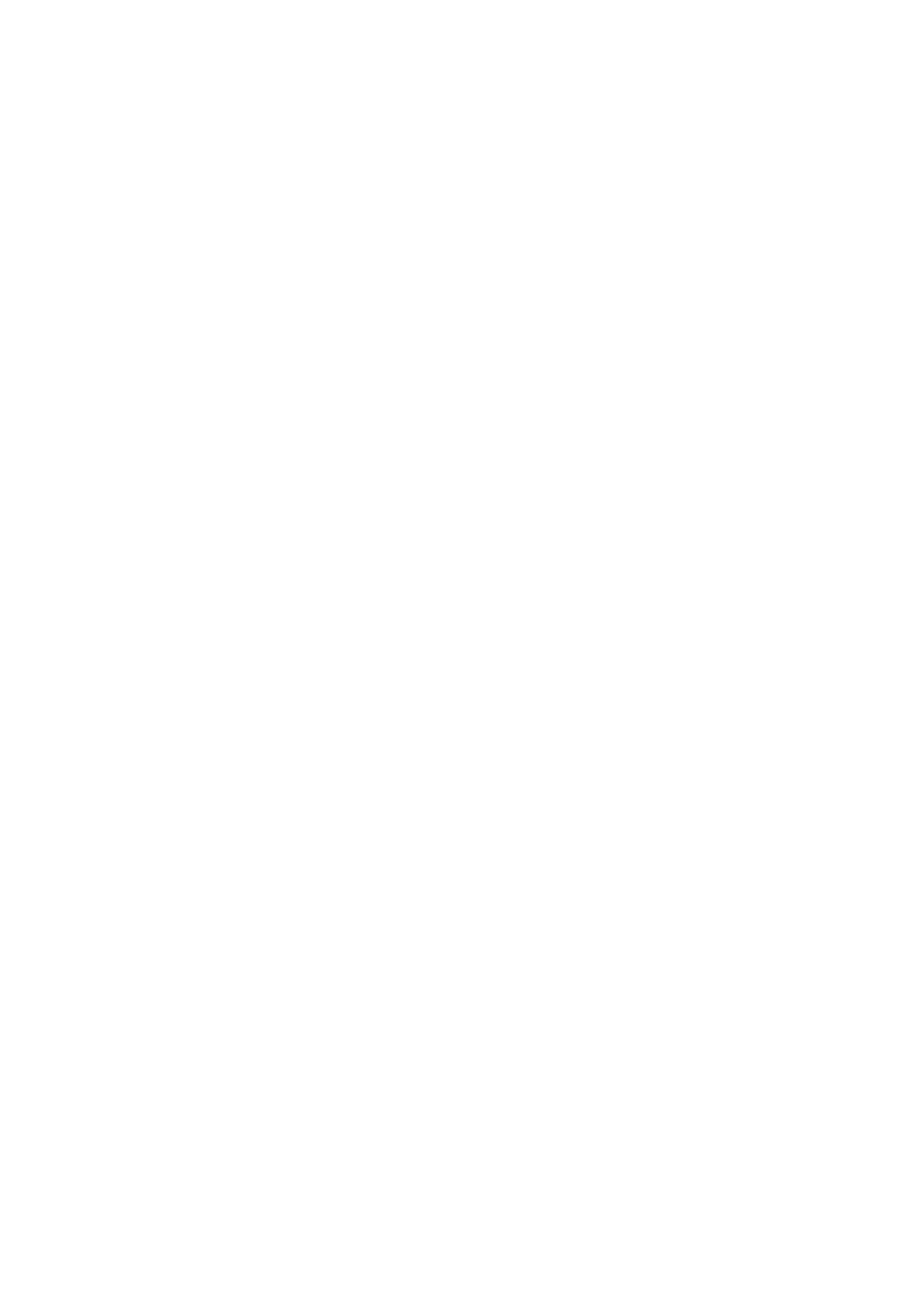#### **References:**

- AFD (2014). L'employabilité des jeunes au Liban : Le rôle de la formation professionnelle et de l'entrepreneuriat. Agence Française De Développement.
- Afzal, M. , Farooq, M.S., Ahmad, H.K, Begum, I. and Ebdul Quddus, M. (2010). Relationhp between School Education and Economic Growth ARDL Bounds Testing Approach to Cointegration. Pakistan Economic and Social Review Volume 48, No. 1 (Summer 2010), pp. 39-60.
- Agodini, R. Uhl, S. and Novak T. (2004). Factors That Influence Participation in Secondary Vocational Education August 2004. Mathematica Policy Research Center. 54 pages.
- Allen, J. & de Grip, A. (2012). Does skill obsolescence increase the risk of employment loss? Applied Economics, Taylor & Francis Journals, vol. 44(25), pages 3237-3245.
- AlMunajjed, M.S (2012). [Bridging the skills gap... a priority to boost job market.](http://www.arabnews.com/bridging-skills-gap-priority-boost-job-market) [http://www.arabnews.com/bridging-skills-gap-priority-boost-job-market.](http://www.arabnews.com/bridging-skills-gap-priority-boost-job-market)
- Arab Forum on Development and Employment (2008). Skills for employability of workers and productivity of enterprises in Arab States. (2008, November). Arab Forum on Development and Employment, 1-26.
- Arrazola, M., De Hevia, J., Risueno, M. and Sanz, J.F. (2003). A proposal to estimate human capital depreciation: Some evidence for Spain. Hacienda Pública Española / Revista de Economía Pública, 172-(1/2005): 9-22, Instituto de Estudios Fiscales.
- Baião, M., (2016). Beyond skill mismatch. Why there are so many unfilled vacancies and simultaneously high unemployment rates? R-LEGO - Revista Lusófona de Economia e Gestão das Organizações n.º 2, 19 pages.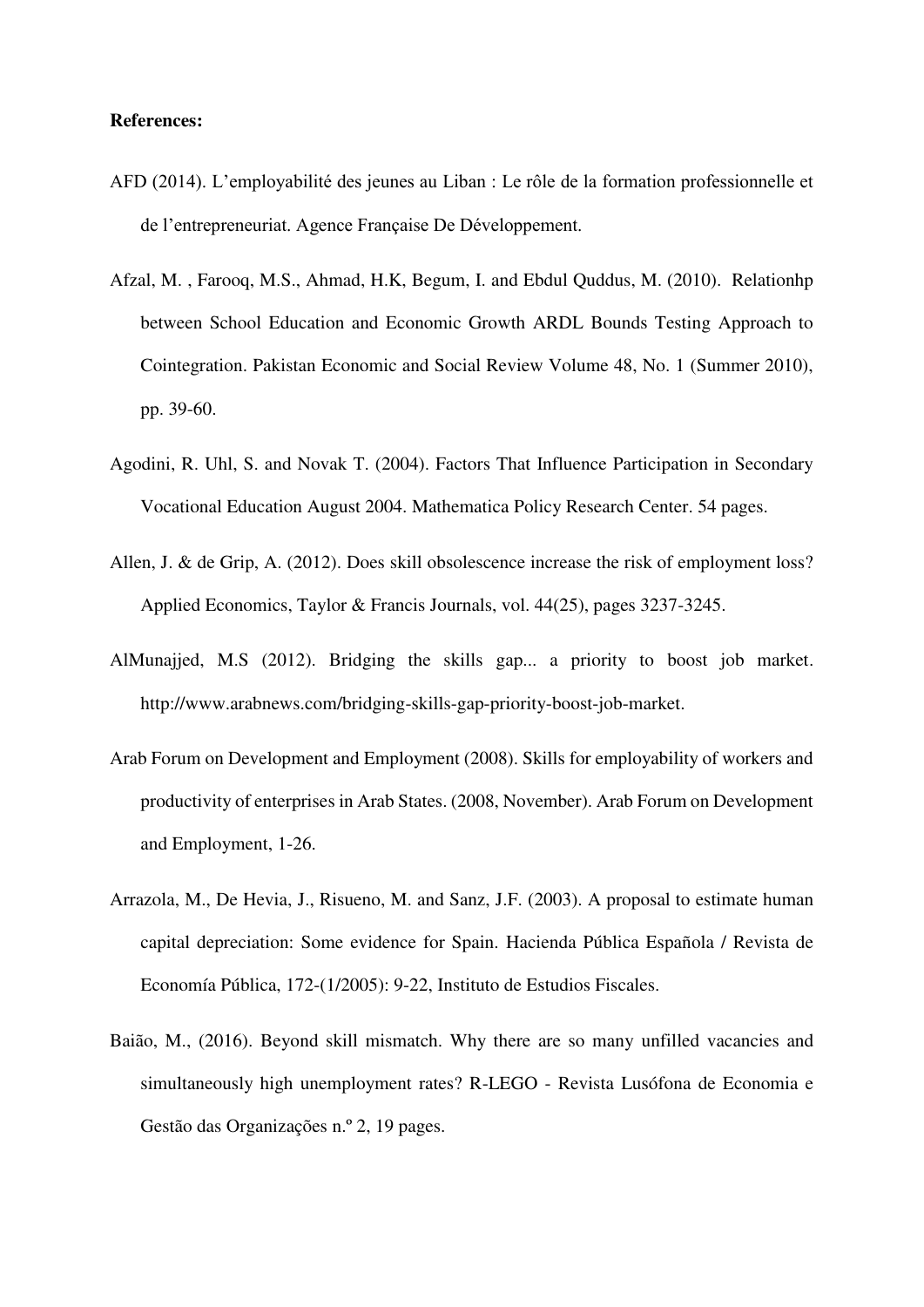- Ben-Porath, Y. (1967). The production of human capital and the life cycle of earnings. Journal of Political Economy, 75(4, Part 1), 352-365.
- Boughzala, M. (2013). Youth employment and economic transition in Tunisia. Global Economy & Development, Working Paper 57 | January 2013, 28 Pages. Retrieved from: www.brookings.edu/research/papers/2013/01/youth-employment-tunisia- boughzala.
- Bouoiyour, J., Dumas, A., El Merghadi, M., El Yacoubi, D. and Hanchane, S. (2008). Evaluation of the Professional Training System and its Impacts on Development: Comparison between Morocco and Tunisia. Research n°FEM31-23. May 2008. 219 pages. FEMISE publications.
- Brock, D. C., & Moore, G. E. (2006). *Understanding Moore's law: Four decades of innovation*. Philadelphia, PA: Chemical Heritage Foundation.
- British Council (2013). Youth employment in North Africa. Workshop organized by The British Council in Brussels, October 2013.
- Busemeyer, M. R., Cattaneo, M. A., & Wolter, S. C. (2011). Individual policy preferences for vocational versus academic education: Microlevel evidence for the case of Switzerland. Journal of European Social Policy, 21(3), 253-273.
- Calero, J., Huertas, I.P. M. and Bara, J.L.R., (2016). Education, Age and Skills: An Analysis using the PIAAC Survey. Institut d'Economia de Barcelona Facultat d'Economia i Empresa Universitat de Barcelona. Documents de Treball de l'IEB 2016/3. 37 pages.
- Caselli, F. (2004). Accounting for Cross-Country Income Differences. Handbook of Economic Growth, 1, 679-741.
- Cedefop. (2012). Preventing skill obsolescence. Rapid labor market changes leave too many workers at risk of losing their skills. Cedefop Briefing Note, July 2012, ISSN 1831- 2411.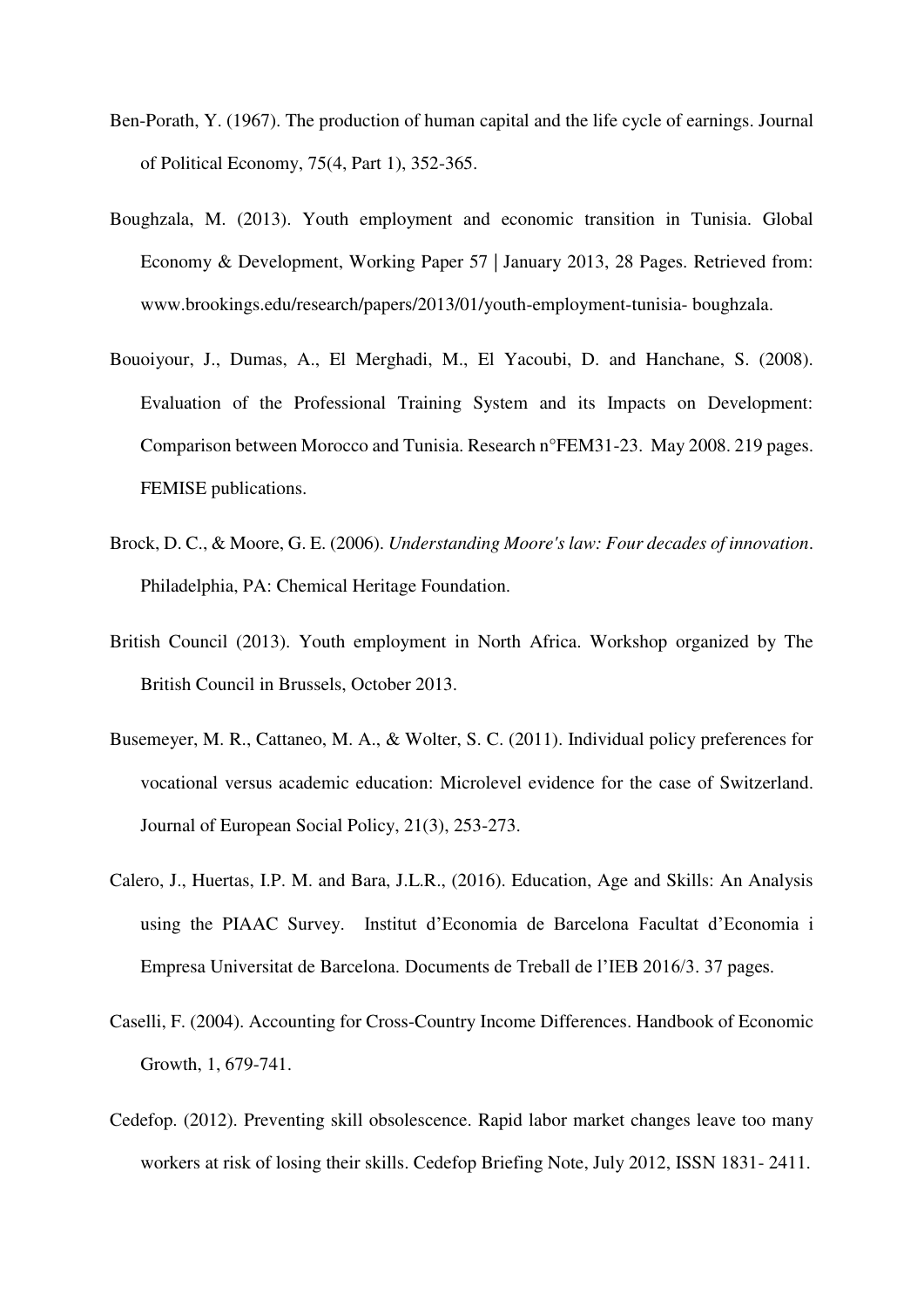- De Grip, A. Bosma, H., Willems, D. and Boxtel, M.V. (2007). Job-worker mismatch and cognitive decline. IZA Discussion Papers, No. 2956, 30 pages, retrieved from: <http://www.econstor.eu/dspace/bitstream/10419/34404/1/555704467.pdf>
- De Grip, A. (2006). Evaluating human capital obsolescence. Research Centre for Education and the Labour Market. Faculty of Economics and Business Administration, Maastricht University, Maastricht, January 2006, 33 pages. Retrieved from: <http://arno.unimaas.nl/show.cgi?fid=4650>
- Demmou, L. (2012). Matching skills and jobs in Estonia. OECD Economics Department Working Papers, No. 1007, OECD Publishing.
- Devi S. and Devi A. (2014). Determinants of School Enrolment in Pakistan. Journal of Education and Practice www.iiste.org ISSN 2222-1735 (Paper) ISSN 2222-288X (Online) Vol.5, No.17, 2014 74. 10 pages.
- Driouchi, A. (2015). Threats to skills of unemployed qualified labor in Arab economies. Munich Personal RePEc Archive, 1-36.
- ETF (2015). The challenge of youth employability in Arab Mediterranean countries. The Role of Active Labor Markets Programs. Luxembourg: Publications Office of the European Union, 2015 Print ISBN 978-92-9157-632-6 doi: 10.2816/600876 TA-01-15-058-EN-C.
- ETF (2014). *Employment Policies and Active Labour Market Programmes in Algeria, ETF, 2014.*
- FEMISE (2011). Mobiliser le capital humain sur l'innovation en Méditerranée. Rapport FEMIP/EIB, 286 pages.
- Gamblin, L., Hogarth, T. Murphy, L., Spreadsbury, K. Warhust, C. and Winterbotham, M. (2016). Research to understand the extent, nature and impacts of skills mismatches in the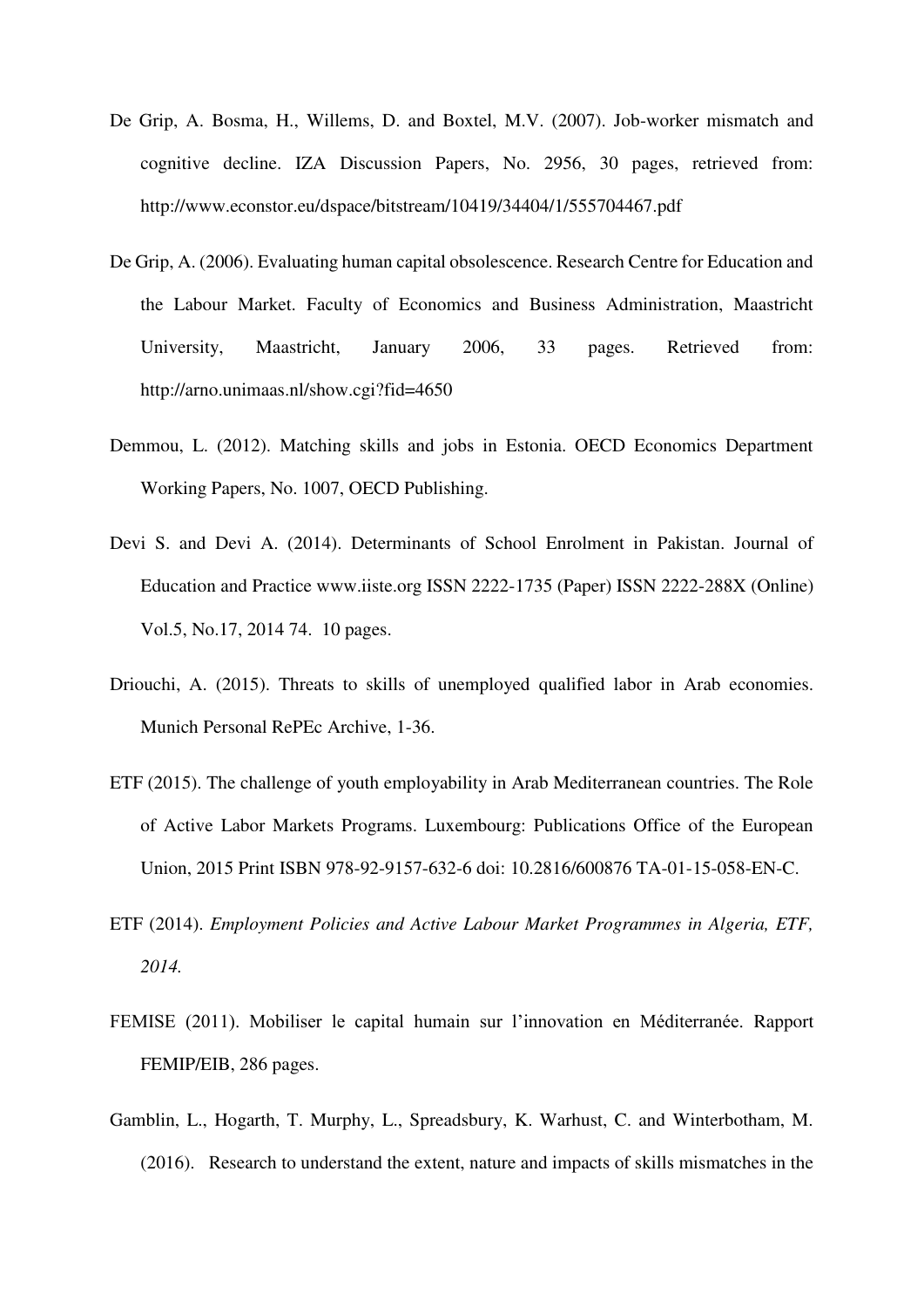economy. Research paper number 265. Prepared for the Department for Business, Innovation and Skills. May, 2016. 106 pages.

- Hall, C. (2016). Does more general education reduce the risk of future unemployment? Evidence from an expansion of vocational upper secondary education. Economics of Education Review, 52, 251-271.
- Hamidi, F. E., & Said, M. (2008). Taking technical education seriously in Mena: Determinants, labor market implications and policy lessons. SSRN Electronic Journal SSRN Journal.
- Hanushek, E. A., Schwerdt, G., Wiederhold, S., & Woessmann, L. (2015). Returns to skills around the world: Evidence from PIAAC. European Economic Review, 73, 103-130.
- Hanushek, E. A. et al. (2013), "Returns to Skills Around the World: Evidence from PIAAC", OECD Education Working Papers, No. 101, OECD Publishing. <http://dx.doi.org/10.1787/5k3tsjqmvtq2-en>
- Hanushek, E. A., & Woessmann, L. (2012). Schooling, educational achievement, and the Latin American growth puzzle. Journal of Development Economics, 99(2), 497-512.
- Hanushek, E., Woessmann, L., & Zhang, L. (2011). General Education, Vocational Education, and Labor-Market Outcomes over the Life-Cycle.
- Heeti, A. G., & Brock, C. (1997). Vocational education and development: Key issues, with special reference to the Arab world. International Journal of Educational Development, 17(4), 373-389.
- ILO. (2013a). Global Employment Trends 2013. International Labour Office Publication, January 2013. 190 pages.
- ILO. (2013b). Global Employment Trends for Youth 2013: A generation at risk. International Labour Office – Geneva: ILO, 111 pages.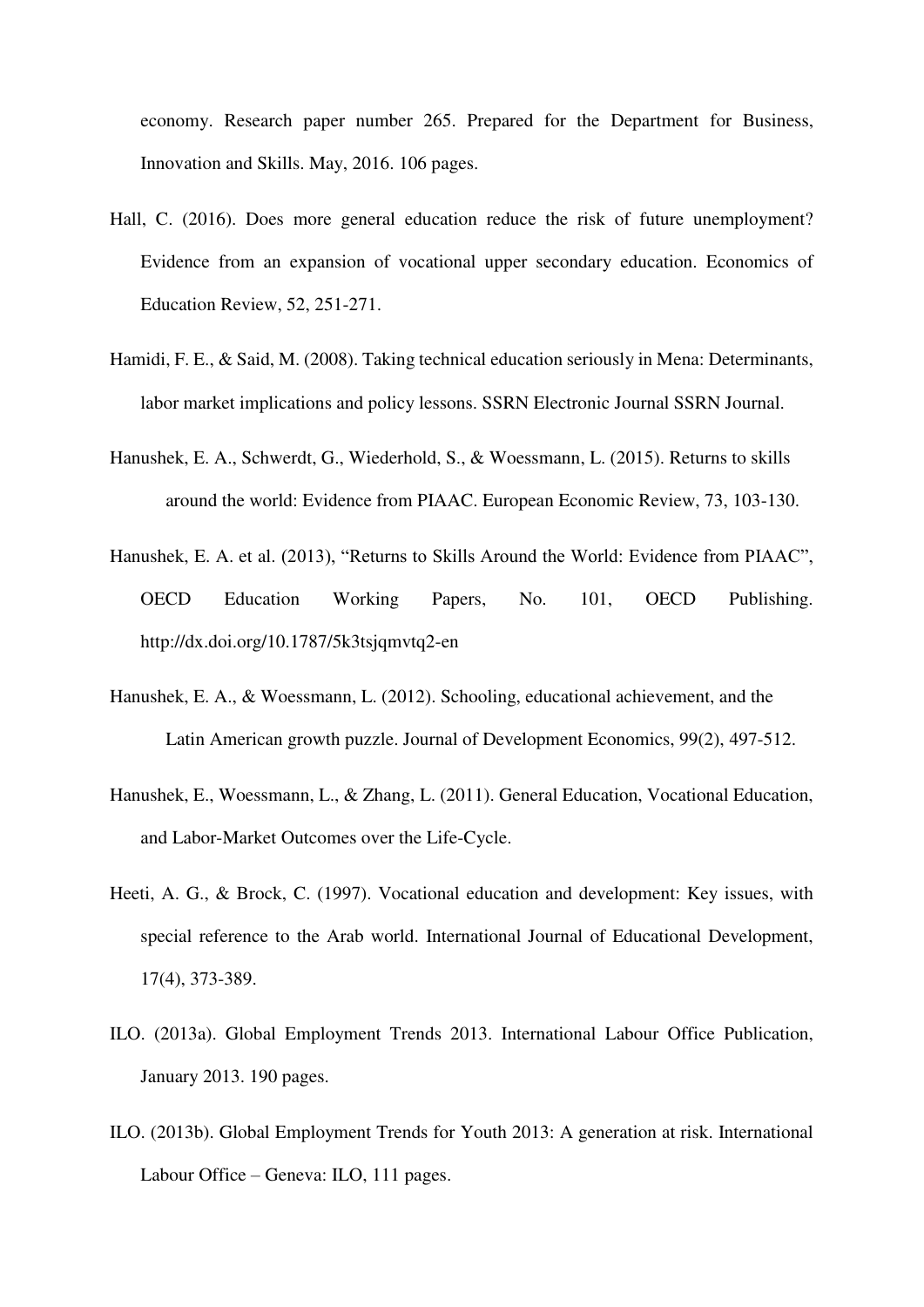- ILO. (2008). Skills for employability of workers and productivity of enterprises in Arab States Arab Forum on Development and Employment Doha, Qatar 15 - 16 November 2008.
- Jovanovic, B., & Rousseau, P. (2002). Moore's Law and Learning-By-Doing. Review of Economic Dynamics 5, 346–375 (2002). doi:10.1006/redy.2002.0162, available online at http://www.idealibrary.com.
- Khalifa, S. (2014). Learning-by-doing and unemployment dynamics. The Third International Symposium in Computational Economics & Finance, The 77th International Atlantic Economic Conference 2014 and the seminar series in California State University, Los Angeles, 2014. 20 pages.
- Khalifa, S. (2013). Labor mismatch, skill obsolescence and unemployment persistence. California State University, Fullerton, February 20, 2013. 33 pages.
- Lukas, G (2016). The rise of work-based academic education in Austria, Germany and Switzerland. Journal of Vocational Education & Training. 68(1), 1-16.
- Mackinsey Global Institute. (2012). The World at Work: Jobs, Pay, and Skills. April 2012. Mackinsey. 108 pages. Retrieved from: [http://www.mckinsey.com/global](http://www.mckinsey.com/global-themes/employment-and-growth/the-world-at-work)[themes/employment-and-growth/the-world-at-work.](http://www.mckinsey.com/global-themes/employment-and-growth/the-world-at-work)
- Malamud, O., & Pop-Eleches, C. (2010). General Education versus Vocational Training: Evidence from an Economy in Transition. Review of Economics and Statistics, 92(1), 43-60.
- Malamud, O., & Pop-Eleches, C. (2008). General Education vs. Vocational Training: Evidence from an Economy in Transition.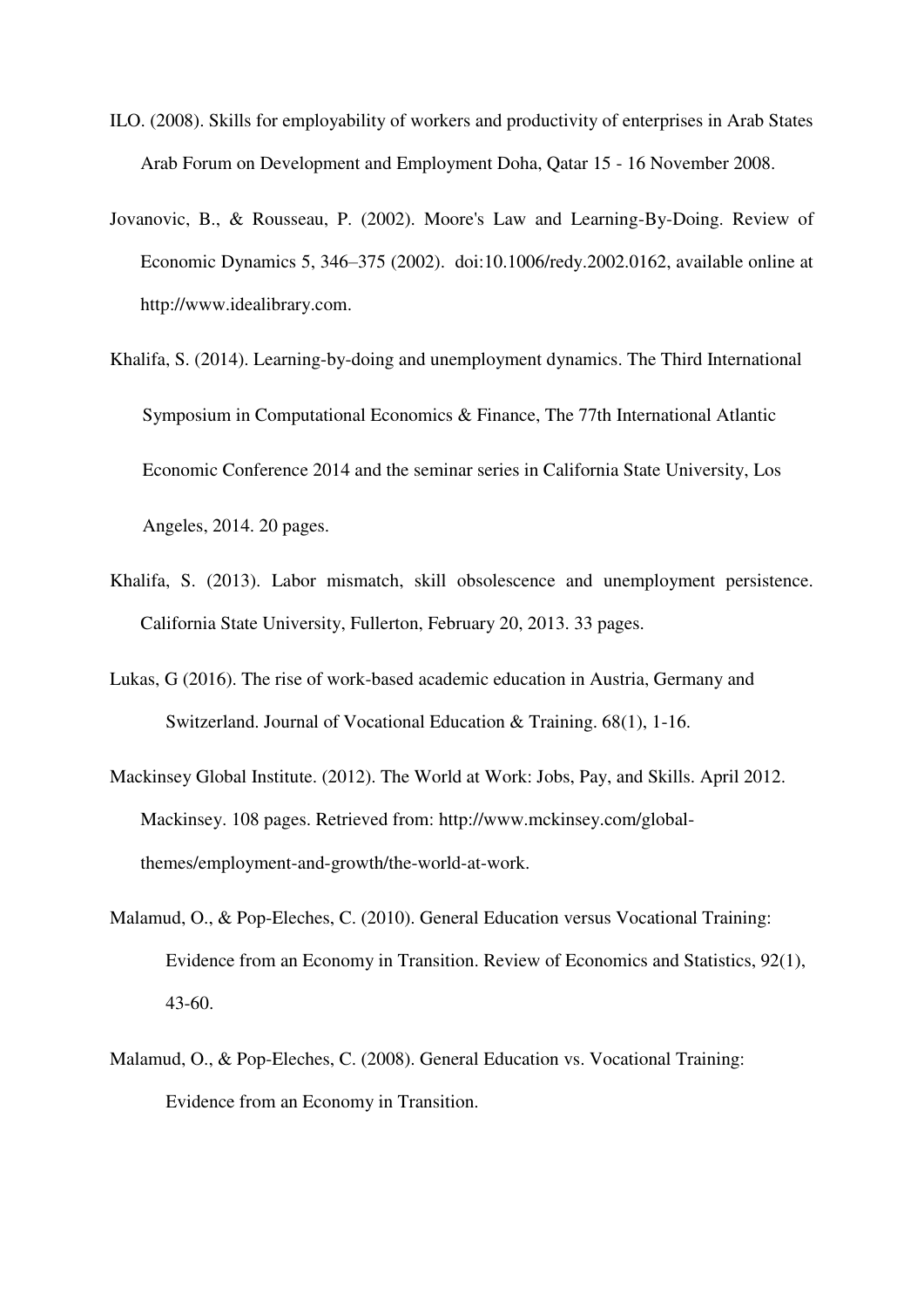- Manpower (2009 to 2015). Shortage of talents surveys reports 2009 to 2015. Manpower Group.
- Masri, M. W. (2009). Policy process and education reform in the Arab world. Mediterranean Journal of Educational Studies, 14(1), 129-144.
- Nour, S. M., and Mohamed. (2015). Education, Training and Skill Development Policies in the Arab Gulf Countries: Macro–Micro Overview. Contributions to Economics Technological Change and Skill Development in Arab Gulf Countries.
- Nour, S. M., and Mohamed. (2013). Education, Training and Skill Development Policies in the Gulf Countries: Macro–Micro Overview. Contributions to Economics Technological Change and Skill Development in Arab Gulf Countries, 159-186.
- OECD (2015). The importance of a strategic approach to education and skills policies. A Strategic Approach to Education and Skills Policies for the United Arab Emirates.
- Ragui, A. and Krafft, C. (2016). Labor Market Dynamics and Youth Unemployment in the Middle East and North Africa: Evidence from Egypt, Jordan and Tunisia. Economic Research Forum (ERF), Working Paper 993 April 2016. 56 pages.
- Saif, I. (2012). What prevents Arab students from pursuing vocational education? Retrieved from http://carnegie-mec.org/2012/05/08/what-prevents-arab-students-from-pursuingvocational-education/hvj
- Salehi-Isfahan, D., Belhaj-Hassine, N. and Ragui, A. (2014). Equality of opportunity in educational achievement in the Middle East and North Africa. [The Journal of Economic](http://link.springer.com/journal/10888)  [Inequality,](http://link.springer.com/journal/10888) December 2014, Volume 12, [Issue 4,](http://link.springer.com/journal/10888/12/4/page/1) pp 489-515.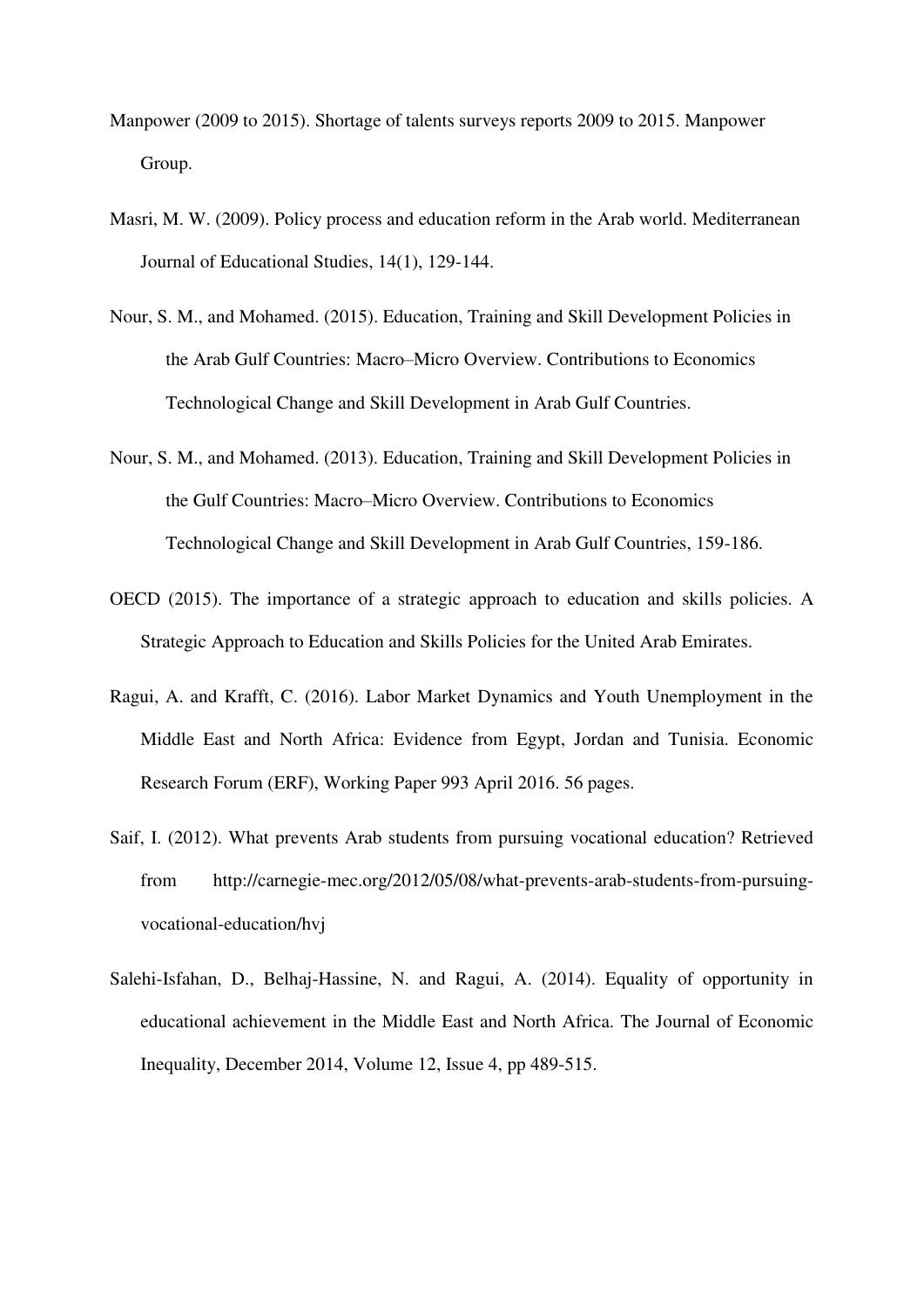- Schwalje, W. (2013). A conceptual model of national skills formation for knowledge-based economic development in the Arab World. Working Paper 04 July 2013. Tahseen Foundation.
- The EU Commission. (2008). Commission of the European Communities Brussels, COM(2008) 868/3 Communication From The Commission To The European Parliament, The Council, The European Economic And Social Committee And The Committee Of The Regions New Skills for New Jobs Anticipating and matching labour market and skills needs {SEC(2008) 3058}.
- UNESCO (2014, May). Education for all regional report 2014 for the Arab States. UNESCO Regional Bureau, 1-51.

UNESCO. (2015). Technical Vocational Education and Training Index. 41-55.

- Van Loo, J., de Grip, A. and de Steur, M. (2001). Skills obsolescence: causes and cures. International Journal of Manpower, Vol. 22 Iss: 1/2, pp.121 – 138.
- Van Loo, J.B. (2007). The Speed of Obsolescence: Evidence from the Dutch Public Sector. Paper presented at the International Research Conference in the Americas of the Academy of Human Resource Development (Indianapolis, IN, Feb 28-Mar 4, 2007). 8 pages.
- WEF. (2016). The Future of Jobs Employment, Skills and Workforce Strategy for the Fourth Industrial Revolution. 167 pages.

[http://www3.weforum.org/docs/WEF\\_Future\\_of\\_Jobs.pdf.](http://www3.weforum.org/docs/WEF_Future_of_Jobs.pdf)

Woessmann, L. (2016). The economic case for education. Education Economics. 24(1), 3–32.

World Economic Forum (2014). Global agenda council on employment matching skills and labour market needs building social partnerships for better skills and better jobs January 2014 Davos-Klosters, Switzerland 22-25 January.